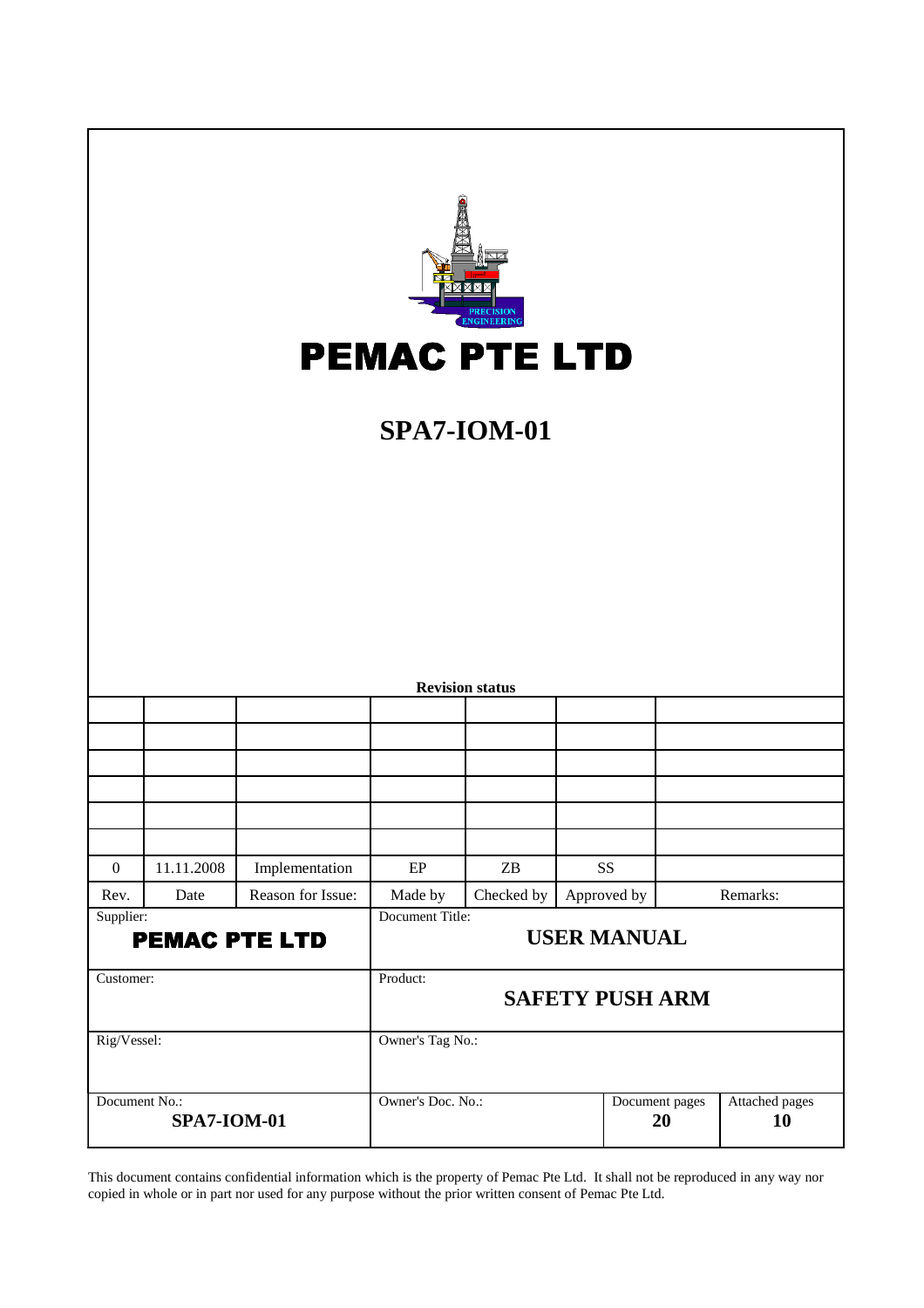

| Doc. $No.$ :  | Doc. $Rev.$ : | Page:        |
|---------------|---------------|--------------|
| $SPA7-ION-01$ |               | Page 2 of 20 |
| Made by:      | Approved by:  | Date.        |
| ΛD            | SS            | 11.11.2008   |
| Product:      |               |              |

Subject:

SAFETY PUSH ARM

#### **USER MANUAL**

### **TABLE OF CONTENTS**

| $\overline{2}$ |  |
|----------------|--|
|                |  |
|                |  |
|                |  |
|                |  |
| $\mathbf{3}$   |  |
|                |  |
|                |  |
|                |  |
|                |  |
|                |  |
|                |  |
|                |  |
|                |  |
|                |  |
|                |  |
|                |  |
|                |  |
| 5              |  |
|                |  |
|                |  |
|                |  |
| 6              |  |
|                |  |
|                |  |
|                |  |
|                |  |
|                |  |
| 7              |  |
|                |  |
|                |  |
|                |  |
|                |  |
|                |  |
|                |  |
|                |  |
|                |  |
| 9              |  |
|                |  |
|                |  |
|                |  |
|                |  |
|                |  |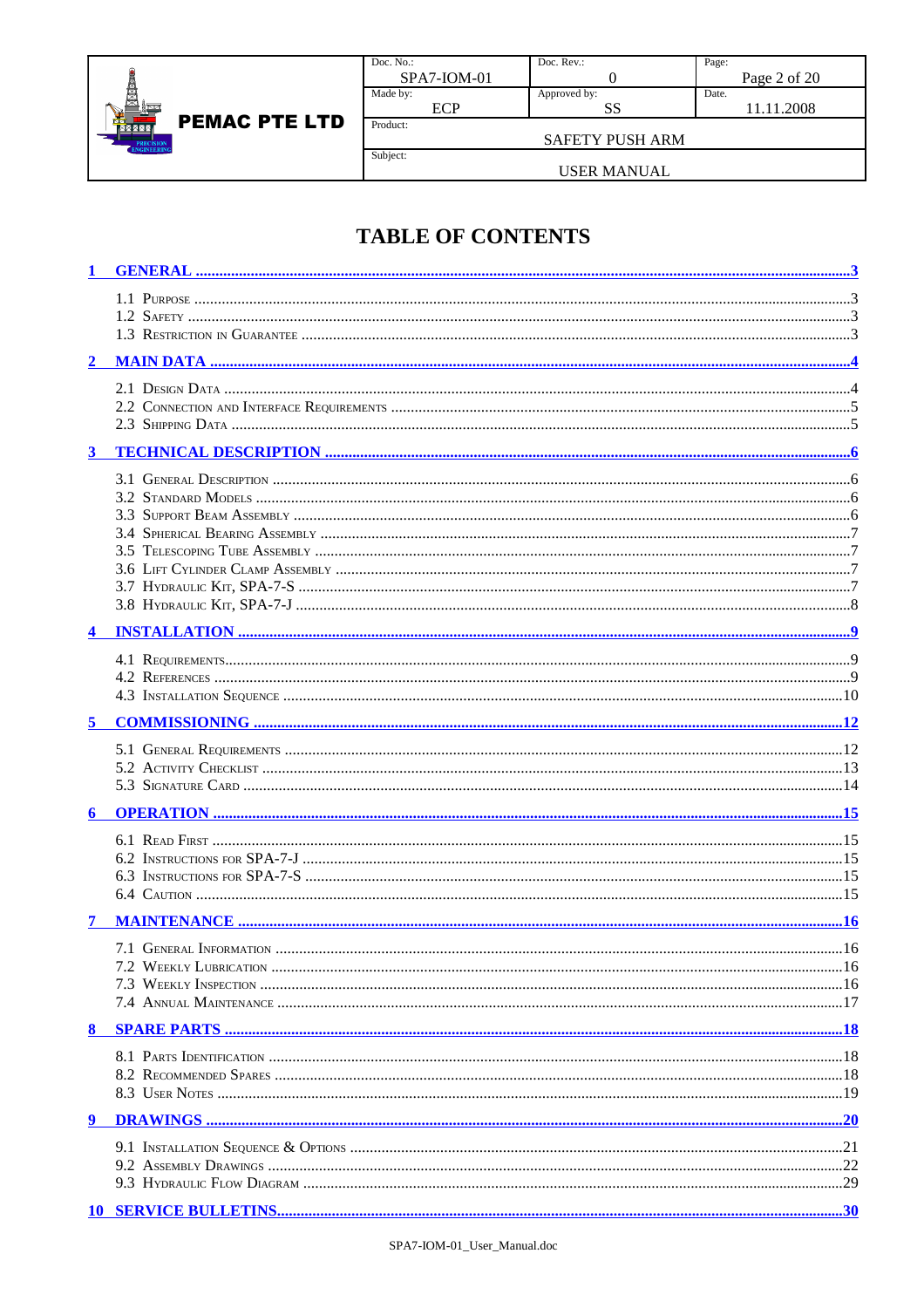|                              | Doc. No.:     | Doc. Rev.:             | Page:        |
|------------------------------|---------------|------------------------|--------------|
|                              | $SPA7-ION-01$ |                        | Page 3 of 20 |
| ₿                            | Made by:      | Approved by:           | Date.        |
|                              | ECP           | SS                     | 11.11.2008   |
| <b>PEMAC PTE LTD</b><br>MZZX | Product:      |                        |              |
| PRECISION<br>ENGINEERING     |               | <b>SAFETY PUSH ARM</b> |              |
|                              | Subject:      |                        |              |
|                              |               | <b>USER MANUAL</b>     |              |

## **1 GENERAL**

#### **1.1 Purpose**

The purpose of this manual is to ensure proper installation, use and maintenance of the equipment without any damage to the equipment or injury to personnel.

### **1.2 Safety**

For safety reasons, all instructions listed in this document shall be adhered to.

- Involved personnel shall be familiar with the contents of this user manual. This can be managed in a review meeting.
- Only qualified workers shall perform installation work.
- Only certified lifting gear rated for the actual load shall be used.
- During installation, adjustments and hook up will be carried out. These activities involve crew working on the machine above ground, consequently ground based personnel shall be made aware of the dropped object risks.
- Before putting the equipment into service a Function Test should be carried out. This is necessary to ensure that there is sufficient operating clearance between the Safety Push Arm and the surrounding equipment and also to ensure that the Arm cannot be pulled outside its luffing range by the HawkJaw lift cylinder or its load.
- Before starting any internal inspection, pressure in the hydraulic system shall be drained or released and the emergency stop valve shall be closed.
- The product must not be used as general lifting equipment. It is designed solely to horizontally position the drill string tong and / or casing power tong.

### **1.3 Restriction in Guarantee**

All procedures, instructions and restrictions in the user manual for this product must be followed, otherwise the guarantee will cease to be valid.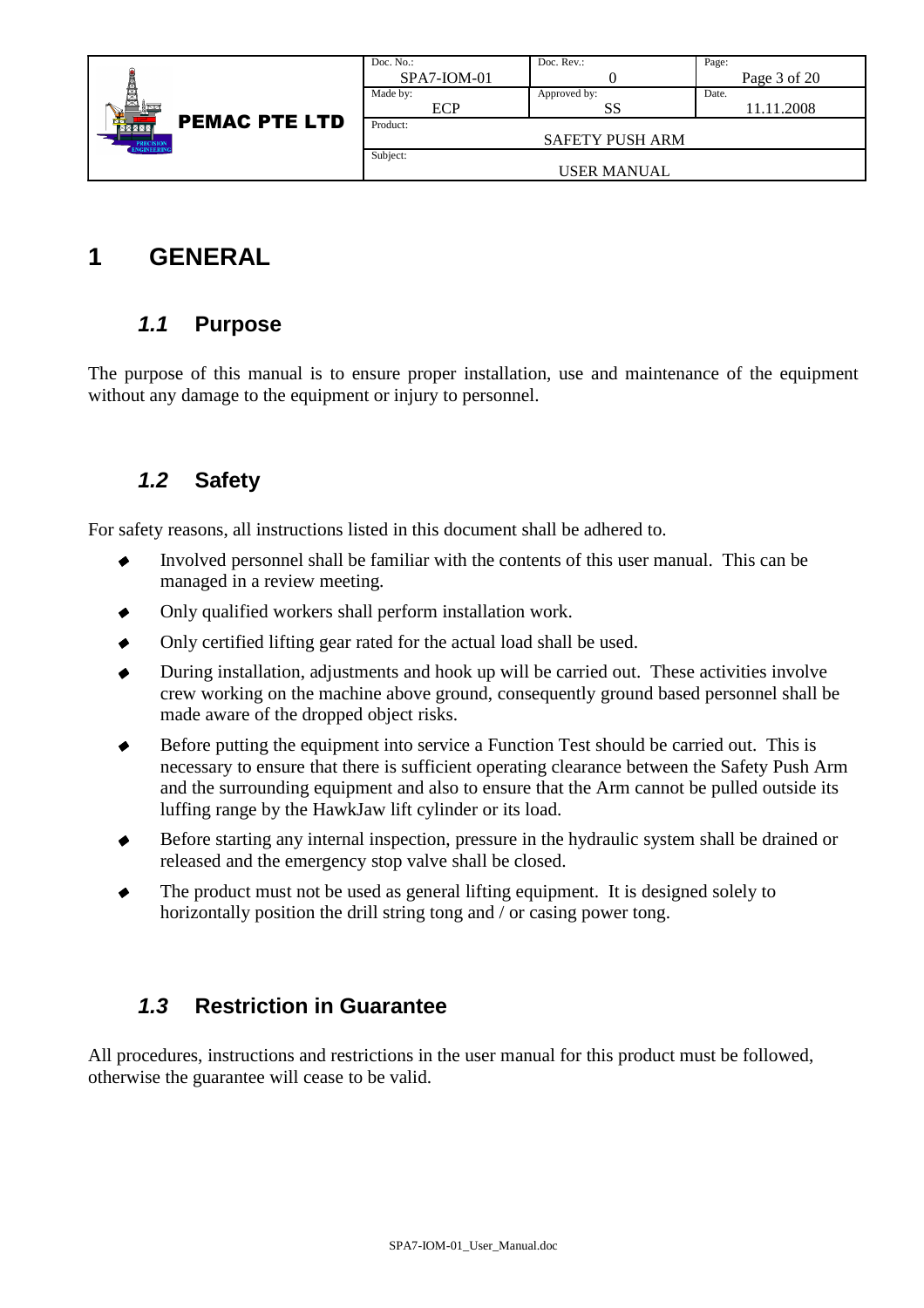

| Doc. No.:              | Doc. Rev.:   | Page:        |  |  |  |
|------------------------|--------------|--------------|--|--|--|
| $SPA7-ION-01$          |              | Page 4 of 20 |  |  |  |
| Made by:               | Approved by: | Date.        |  |  |  |
| <b>ECP</b>             | SS           | 11.11.2008   |  |  |  |
| Product:               |              |              |  |  |  |
| <b>SAFETY PUSH ARM</b> |              |              |  |  |  |
| Subject:               |              |              |  |  |  |
| USER MANUAL            |              |              |  |  |  |

# **2 MAIN DATA**

## **2.1 Design Data**

| $\vert$ 1               | Equipment                                               | Safety Push Arm                                    |
|-------------------------|---------------------------------------------------------|----------------------------------------------------|
| $\overline{2}$          | Service                                                 | Drill-floor, positioning of tubular make-up tools  |
| $\overline{\mathbf{3}}$ | Design & manufacturing standard                         | <b>ISO 9001</b>                                    |
| $\overline{4}$          | Specification                                           | Project Specification                              |
| $\overline{5}$          | Codes                                                   | IMO MODU Code w/ 1991 Amendments.                  |
| $\overline{6}$          | Certifying authority                                    | N/A                                                |
| $\overline{7}$          | Environmental loads                                     | Operating conditions; fixed drilling platform only |
| $\overline{\bf 8}$      | Area classification                                     | ZONE 1                                             |
| $\overline{9}$          | Design Temperature                                      | $0^{\circ}$ C to $40^{\circ}$ C                    |
| 10                      | Environment                                             | Highly saliferous and corrosive                    |
| 11                      | Min. Hydr. flow rate<br>1/min                           | $40$ l/min                                         |
| 12                      | Min. working pressure<br>barg                           | 20 bar                                             |
| 13                      | Max. operating pressure<br>barg                         | 210 <sub>bar</sub>                                 |
| 14                      | Weight, SPA-7D-<br>kg                                   | 1050                                               |
| $\overline{15}$         | Weight, SPA-7M-<br>kg                                   | 900                                                |
| 16                      | Equipment shipping size, SPA-7D (L x W x H)<br>$\rm mm$ | $10,060$ x 750 x 330                               |
| 17                      | Equipment shipping size, SPA-7M (L x W x H)<br>mm       | 6,100 x 750 x 330                                  |
| $18\,$                  | Load Rating (WLL)<br>kg                                 | $\boldsymbol{0}$                                   |
| 19                      | Reach, maximum<br>mm                                    | 5700                                               |
| 20                      | <b>Extension</b> stroke<br>mm                           | 2135                                               |
| 21                      | Luffing range<br>degrees                                | $\pm 30^\circ$                                     |
| 22                      | Slewing range<br>degrees                                | $\pm 180^\circ$                                    |
| 23                      | Hydraulic cylinder stroke<br>mm                         | 2135                                               |
| 24                      | Cylinder construction, bore/rod<br>mm                   | Welded, 80/40                                      |
| 25                      | Cylinder displacement<br>1                              | 10.73 / 8.05                                       |
| 26                      | Cylinder stroke speed<br>m/s                            | Approx. 0.2                                        |
| $\overline{27}$         | Hydraulic tubing & fittings                             | Rated 210 bar min. WP, SS-316                      |
| $28\,$                  | Hydraulic hoses                                         | <b>SAE 100R2</b>                                   |
| 29                      | Fasteners & pins                                        | AISI SS-304, U-bolts ASTM A325                     |
| 30                      | Steel                                                   | ASTM A36 or better                                 |
| 31                      | Welding                                                 | In accordance with AWS D1.1                        |
| 32                      | <b>Surface Preparation</b>                              | Hot-dip Galvanise to BS-729                        |
| 33                      | Gritblasting                                            | SA 2.5 (ungalvanised steel only)                   |
| 34                      | Paint Specification                                     | 2-coat epoxy marine paint                          |
| 35                      | Colour                                                  | White                                              |
| 36                      | Lubrication                                             | EP-1 grease                                        |
| 37                      | Hydraulic Oil                                           | ISO VG46 or equal                                  |
| 38                      | Required purity of hydraulic oil                        | <b>NAS 1638, Class 8</b>                           |
| 39                      | Control location, SPA-7-S                               | Winch controls on HawkJaw 100K control handle      |
| 40                      | Control location, SPA-7-J                               | Valve mounted atop HawkJaw 65K control handle      |
| 41                      | <b>FAT</b>                                              | Yes                                                |
| 42                      | Load Test                                               | No                                                 |
| 43                      | Data Book                                               | Yes                                                |
| 44                      | Installation & Commissioning                            | By Owner                                           |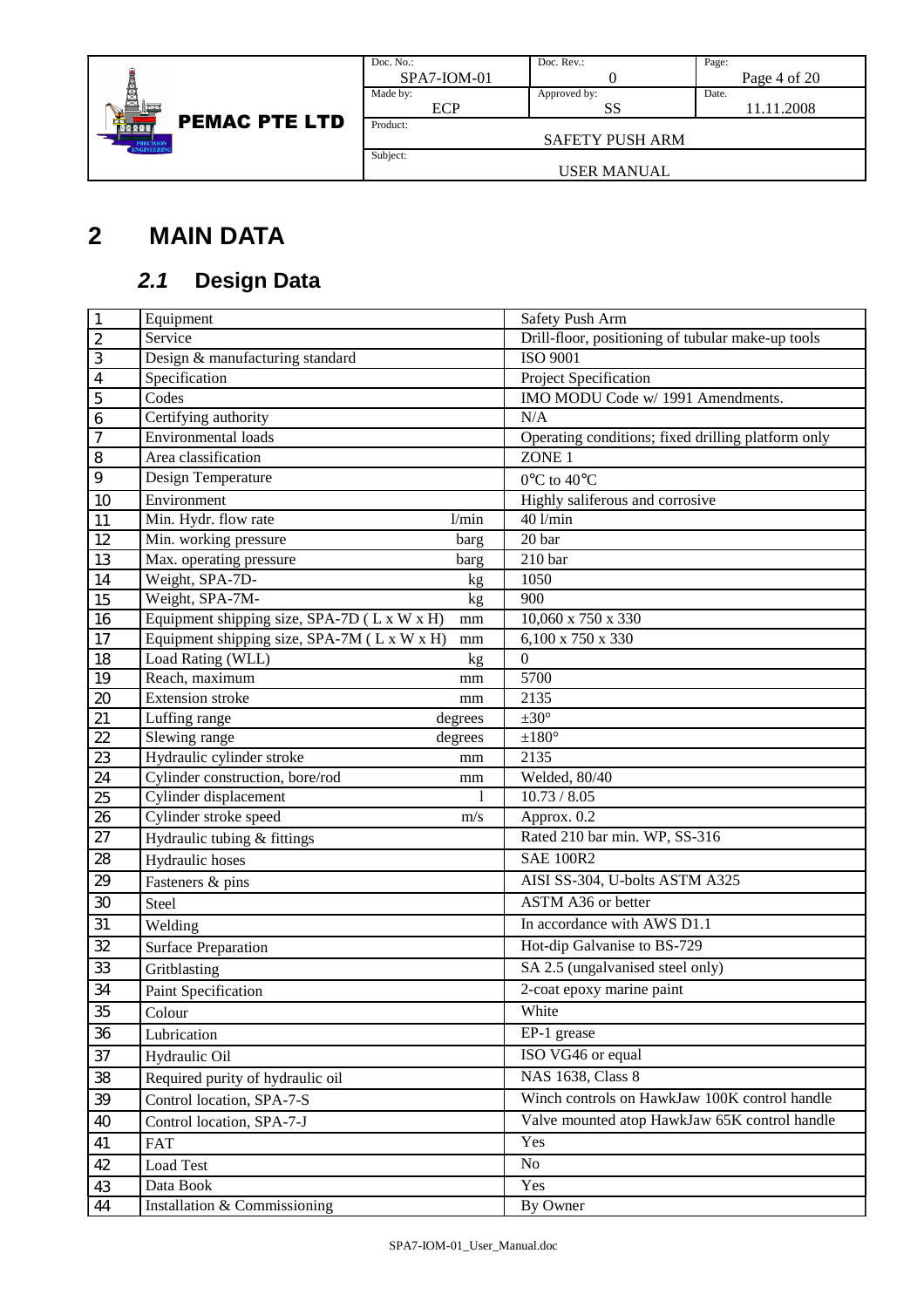|                                      | Doc. No.:     | Doc. $Rev.$ :          | Page:        |
|--------------------------------------|---------------|------------------------|--------------|
|                                      | $SPA7-ION-01$ |                        | Page 5 of 20 |
|                                      | Made by:      | Approved by:           | Date.        |
|                                      | ECP           | SS                     | 11.11.2008   |
| <b>PEMAC PTE LTD</b><br><b>NXXXI</b> | Product:      |                        |              |
| PRECISION<br>ENGINEERING             |               | <b>SAFETY PUSH ARM</b> |              |
|                                      | Subject:      |                        |              |
|                                      |               | USER MANUAL            |              |

### **2.2 Connection and Interface Requirements**

Refer to the following documents:

| <b>Title</b>             | Sub-title                        | Document No.         |
|--------------------------|----------------------------------|----------------------|
| SPA-7-DS, -DJ, MS, -MJ   | <b>Shipping Assembly</b>         | Dwg No. 06-0250-02   |
| Mounting Kit, SPA-7D/-7M | Installation Sequence & Options  | Dwg No. 06-0250-01   |
| Flow Diagram             | Hydraulic Schematics, SPA-7-S/-J | Dwg No. 06-0250-30   |
| (This) User Manual       | Section 4. Installation          | SPA7-IOM-01, sect. 4 |

## **2.3 Shipping Data**

The following assemblies and parts are included in the Safety Push Arm supply:

- 1 Support beam, 33 ft long for SPA-7D- or 20 ft long for SPA-7M-.
- 1 Spherical bearing assembly with mounting brackets.
- 1 Telescoping tube assembly with equipment nameplate.
- 1 Lift cylinder clamp assembly with pins, washers, clips, bolts and nuts.
- 1 Hydraulic assembly with hoses including internal relief valve for SPA-7-S or external control valve for SPA-7-J.
- 2 Clamp bracket plate.
- 2 Clamp bracket weldment.
- 1 Rig-down arm rest bracket.
- 4 Special  $1\frac{1}{2}$ " stud bolts.
- 8  $1\frac{1}{2}$ " nuts.
- 4 ¾" U-bolts, 26" long.
- $6 \frac{3}{4}$ " U-bolts,  $10\frac{1}{2}$ " long.
- 20  $\frac{3}{4}$ " Spring washers.
- 20  $\frac{3}{4}$ " Nuts.
- 1 Safety sling, 2m long.
- 2 Anchor shackles.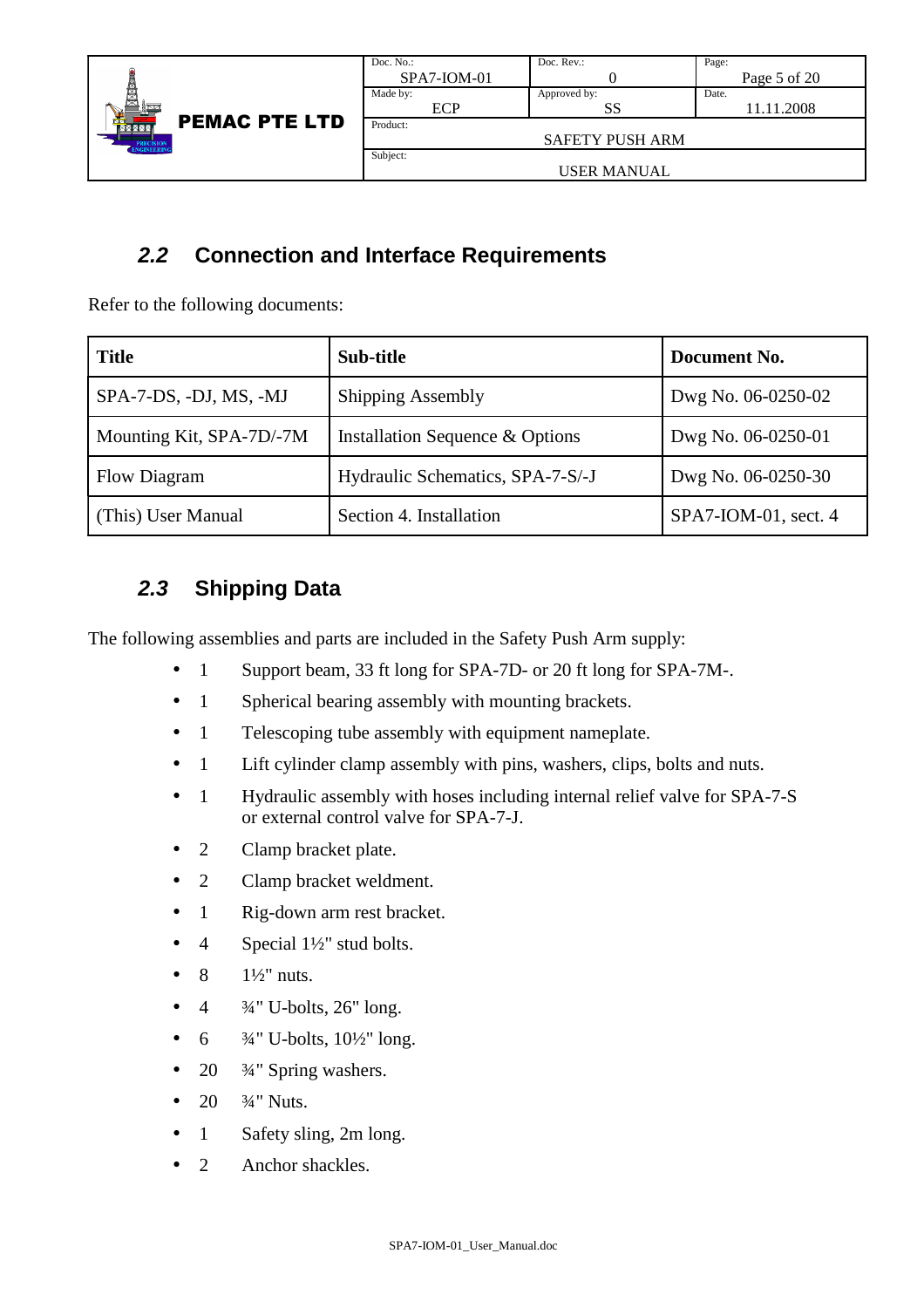|                                                                  | Doc. No.:<br>$SPA7-ION-01$ | Doc. Rev.:             | Page:<br>Page 6 of 20 |
|------------------------------------------------------------------|----------------------------|------------------------|-----------------------|
|                                                                  | Made by:<br>ECP            | Approved by:<br>SS     | Date.<br>11.11.2008   |
| <b>PEMAC PTE LTD</b><br><b>NXXXX</b><br>PRECISION<br>ENGINEERING | Product:                   | <b>SAFETY PUSH ARM</b> |                       |
|                                                                  | Subject:                   | USER MANUAL            |                       |

## **3 TECHNICAL DESCRIPTION**

### **3.1 General Description**

The Pemac Safety Push Arm enhances operation of the HawkJaw by means of a manually operated hydraulic control valve for powering the HawkJaw onto the tool joint and back to a convenient standby position. The control valve is mounted on, and moves with the HawkJaw. The arm is mounted well above the drill-floor, where it pushes or pulls the barrel of the HawkJaw's lift cylinder to the desired position.

Time is saved by avoiding the need to lower the HawkJaw to the drill floor for safe standby. Labour is reduced to one-man operation. Safety is improved by reducing floor crew fatigue. Components are selected and arranged to withstand an aggressive environment and to minimize requirements for routine maintenance, due to the elevated location of the equipment.

#### **3.2 Standard Models**

The Arm is manufactured as a basic 7 foot (2.1 m) stroke model; SPA-7 with two alternative mounting kits and two alternative hydraulic kits. Mounting Kits are configured either as 18 ft (5.5 m) span for use in drilling Masts with various size leg or vee-door members, or as 30 ft span (9.0 m) for use in drilling Derricks up to 30 ft x 30 ft base. Hydraulic Kits are configured for use with either the HawkJaw Senior 100K (utilises existing winch controls) or for the HawkJaw Junior 65K (includes directional valve and handle bracket).

This gives four standard models:

SPA-7DS - for positioning a HawkJaw 100K in a Derrick. SPA-7DJ - for positioning a HawkJaw 65K in a Derrick. SPA-7MS - for positioning a HawkJaw 100K in a Mast. SPA-7MJ - for positioning a HawkJaw 65K in a Mast.

### **3.3 Support Beam Assembly**

The support beam assembly is mounted in the derrick or mast by means of high tensile U-bolts and clamp brackets onto structural members. Only negligable bending moments and minor lateral forces are transmitted to the structure. Leg and arm brackets are adjustable to accomodate leg or vee-door sections from 5" to 14" and 1½" cadmium plated adjustment studs allow clamping on 5" to 12" angle bar. The beam can be installed on any suitable side of the derrick or mast. An arm rest cradle is mounted on the support beam to accept the outboard end of the arm when it is not clamped on the HawkJaw lift cylinder.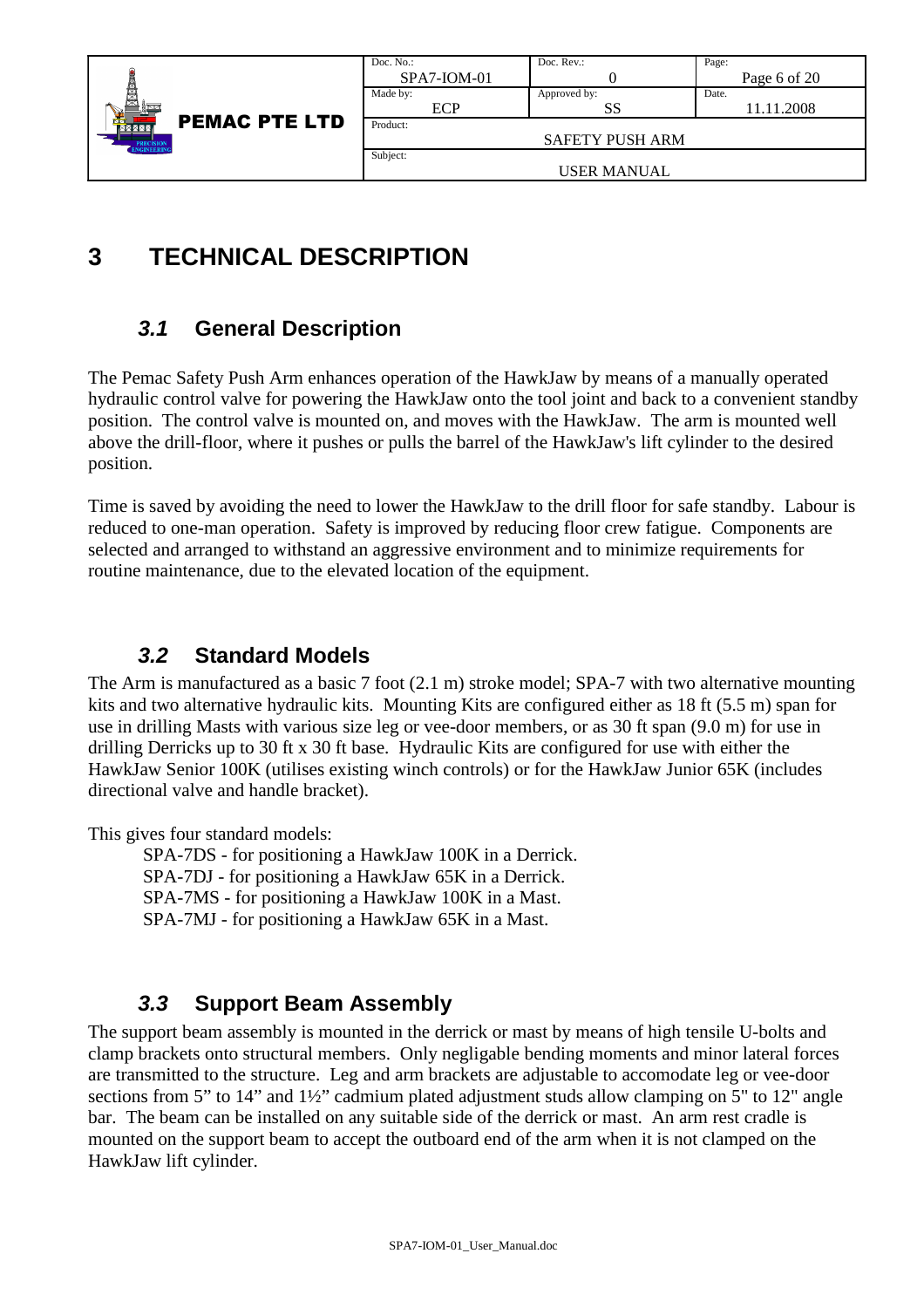|                                      | Doc. No.:     | Doc. $Rev.$ :          | Page:        |
|--------------------------------------|---------------|------------------------|--------------|
|                                      | $SPA7-ION-01$ |                        | Page 7 of 20 |
|                                      | Made by:      | Approved by:           | Date.        |
|                                      | ECP           | SS                     | 11.11.2008   |
| <b>PEMAC PTE LTD</b><br><b>MXXXX</b> | Product:      |                        |              |
| <b>PRECISION</b><br>ENGINEERING      |               | <b>SAFETY PUSH ARM</b> |              |
|                                      | Subject:      |                        |              |
|                                      |               | <b>USER MANUAL</b>     |              |

### **3.4 Spherical Bearing Assembly**

The spherical bearing assembly allows the push arm to be moved radially around its mounting point. The passive movement range is  $+/-30^{\circ}$  luffing to accomodate the vertical travel of the HawkJaw lift cylinder and +/-180° slewing to reach well centre, mousehole and any suitable standby position. The assembly comprises of a stainless steel housing with bronze bearings, a 4" chromed ball bolted to a stainless steel pin, galvanised steel mounting brackets and high tensile U-bolts. The spherical bearing can be mounted above or below the arm. The arm bracket assembly is horizontally adjustable to optimise arm reach and the support beam bracket can be similarly adjusted to any position along the beam. Dropped-object safety is provided by a 3/8" stainless steel wire rope restraint sling, complete with stainless steel anchor shackles.

## **3.5 Telescoping Tube Assembly**

The active component of the system is a telescoping tube assembly built out of galvanised square hollow sections with bronze linear bearings. The external housing tube is clamped to the spherical bearing with high tensile U-bolts. The hydraulic cylinder is housed inside a smaller galvanised tube, also with bronze linear bearings. This cylinder tube contains and protects the hydraulic tubing and anchors the blind end of the cylinder. The rod end clevis is anchored by a 1-3/8" stainless steel stud through the external housing tube. The assemby has cover plates at each end to totally enclose and protect the push cylinder.

## **3.6 Lift Cylinder Clamp Assembly**

The lift cylinder clamp assembly is attached to the cylinder tube via an easily removable stainless steel pivot pin, to facilitate rapid de-coupling of the HawkJaw lift cylinder for tool service, casing operations, etc.. The cylinder clamp is able to rotate through 30° either side of vertical to accomodate the full stroke of the lift cylinder. It has cylindrical faces to suit the lift cylinder barrel and is secured with stainless steel bolts and nuts.

## **3.7 Hydraulic Kit, SPA-7-S**

The hydraulic kit for positioning the HawkJaw 100K includes the 7 ft stroke cylinder, stainless steel tubing and fittings, plus a relief valve set at 300 psi to limit rod buckling force while providing 1,800 lbs push. These components are enclosed in the push arm and terminate at two ports on the moving end of the arm. The push cylinder has an over-sized rod for robustness and durability.

Two hydraulic control hose assemblies drop down from the arm ports for connection to HawkJaw at the winch hose ports. They are provided complete with quick disconnect couplings and adaptor fittings. Operation of the push arm can be safely performed by the operator at the HawkJaw right control handle assembly, via the HawkJaw 100K's air-pilot actuated winch directional valve. Because the HawkJaw hydraulic pull-back winch becomes redundant, it is normally dismounted from the unit, preserved and stored.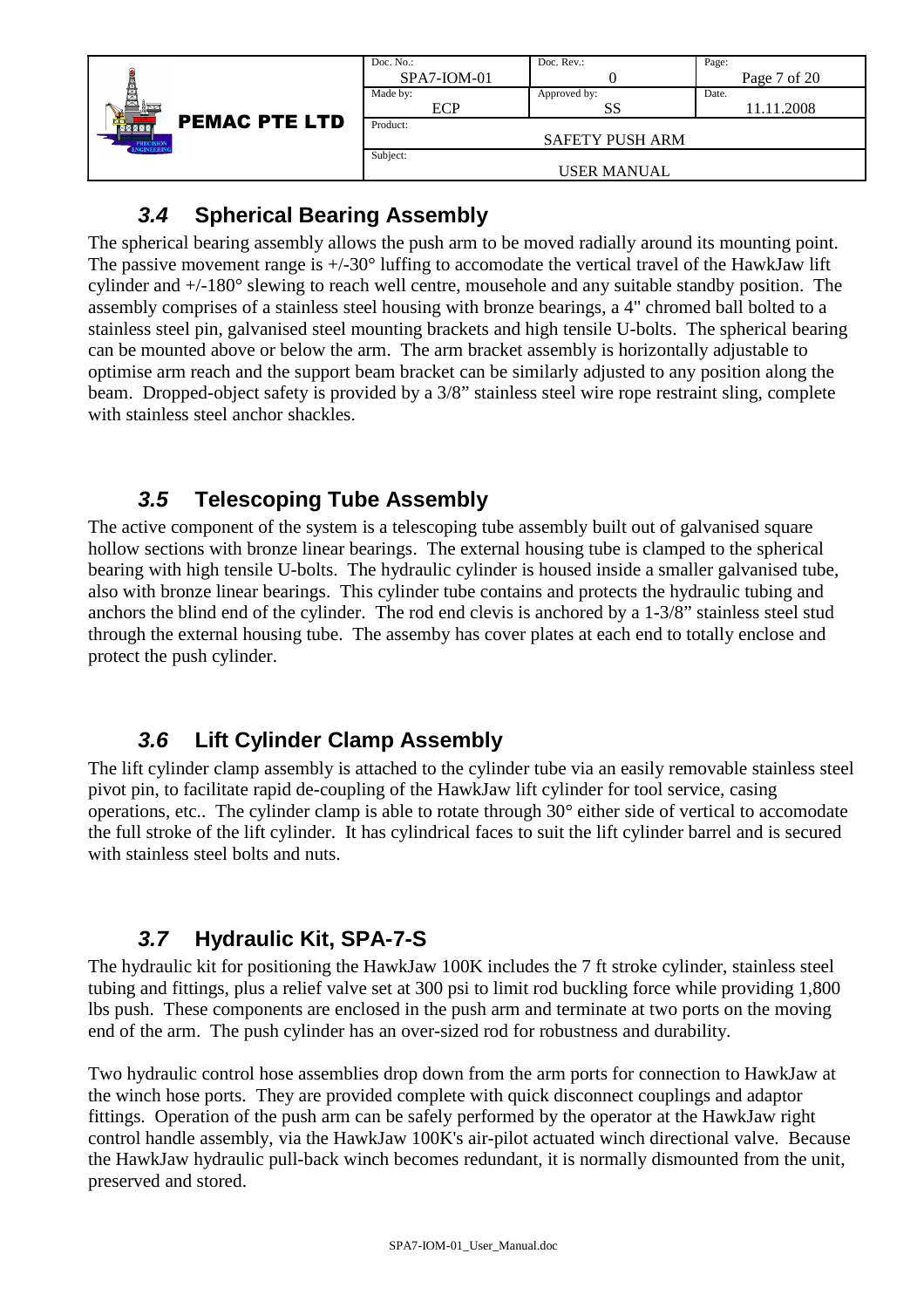|                                 | Doc. No.:     | Doc. Rev.:             | Page:        |
|---------------------------------|---------------|------------------------|--------------|
|                                 | $SPA7-ION-01$ |                        | Page 8 of 20 |
| 輿                               | Made by:      | Approved by:           | Date.        |
|                                 | ECP           | SS                     | 11.11.2008   |
| <b>PEMAC PTE LTD</b><br>MXXXX   | Product:      |                        |              |
| <b>PRECISION</b><br>ENGINEERING |               | <b>SAFETY PUSH ARM</b> |              |
|                                 | Subject:      |                        |              |
|                                 |               | USER MANUAL            |              |

### **3.8 Hydraulic Kit, SPA-7-J**

The hydraulic kit for positioning the HawkJaw 65K includes the same 7 ft stroke cylinder, stainless steel tubing and fittings. These components are enclosed in the push arm and terminate at two ports on the moving end of the arm. The push cylinder has an over-sized rod for robustness and durability.

Two hydraulic control hose assemblies drop down from the arm ports for connection to a manuallyoperated directional valve which is housed in a protective enclosure designed to mount atop the HawkJaw 65K right control handle assembly. They are provided complete with quick disconnect couplings and adaptor fittings. Two additional hose assemblies with tees are connected to the HawkJaw pressure and return lines. Operation of the push arm can be safely performed by the operator at the HawkJaw via the manually-operated directional valve.

## **Optional Installation & Commissioning**

Field service can be provided at current service rates, to supervise installation and/or commissioning of the push arm on the rig. This service can be accomplished at the same time as HawkJaw commissioning and training. Pemac standard terms and conditions of service shall apply.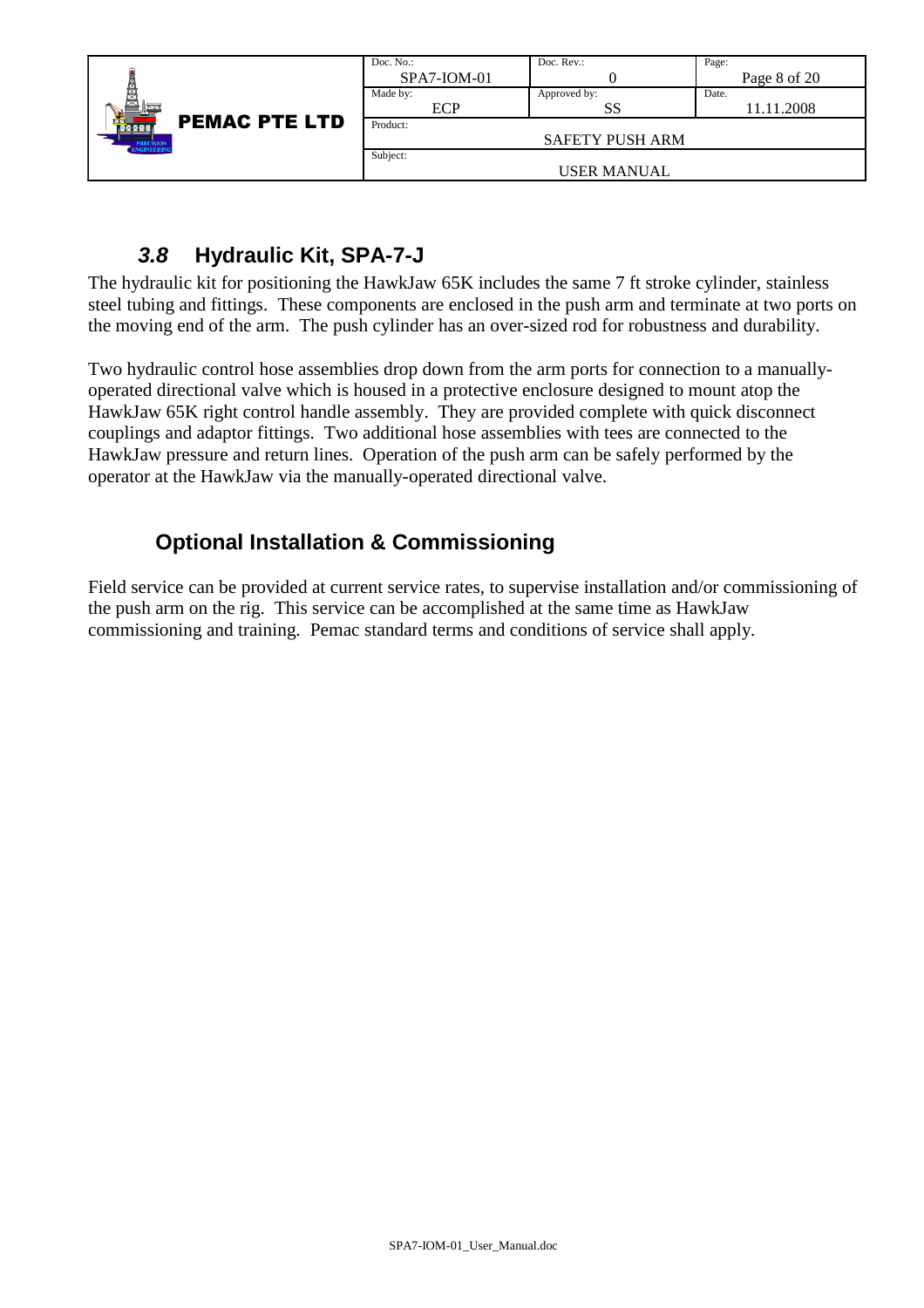|                                 | Doc. No.:     | Doc. $Rev.$ :          | Page:        |
|---------------------------------|---------------|------------------------|--------------|
|                                 | $SPA7-ION-01$ |                        | Page 9 of 20 |
|                                 | Made by:      | Approved by:           | Date.        |
|                                 | ECP           | SS                     | 11.11.2008   |
| <b>PEMAC PTE LTD</b><br>MZZM    | Product:      |                        |              |
| <b>PRECISION</b><br>ENGINEERING |               | <b>SAFETY PUSH ARM</b> |              |
|                                 | Subject:      |                        |              |
|                                 |               | USER MANUAL            |              |

## **4 INSTALLATION**

### **4.1 Requirements.**

The following items are required for the installation of the Safety Push Arm:

- The ringline hydraulic power unit should be operational and filled with documented clean hydraulic fluid to NAS 1638 Class 8 or better.
- Lifting equipment, including soft slings, for mounting the push arm. The use of two utility winches and a 1-ton chain hoist will be most efficient.
- A HawkJaw drillstring tong with lift cylinder in position suspended from its static line.
- Hand tools, including wrenches, measuring tape, marker pen, spirit level, etc..
- Grease or pipe dope for applying to the stud and bolt threads prior to installation.
- A plan or sketch of the drill-floor which identifies the desired standby position for the HawkJaw, well centre, mousehole and arm pivot location.
- This manual, including the refernce documents below.
- Red and white hazard tape, to bar entry to the drill-floor below the work area.

#### **4.2 References**

Refer to Pemac drawing no. 06-0250-01 for installation notes and dimensions.

Refer to Pemac drawing no. 06-0250-30 for hydraulic requirements.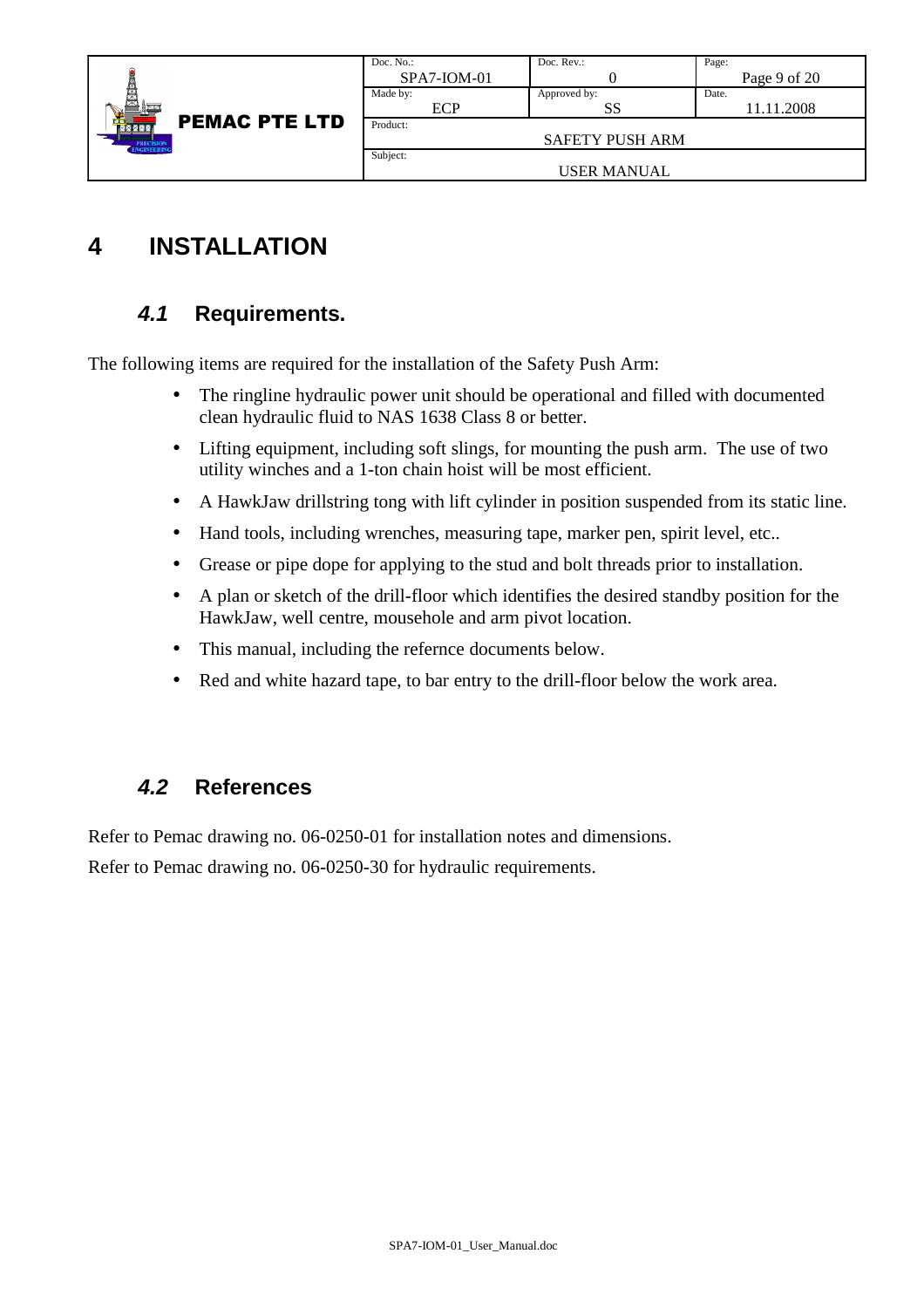|                                                                        | Doc. $No.$ :  | Doc. Rev.:             | Page:             |
|------------------------------------------------------------------------|---------------|------------------------|-------------------|
|                                                                        | $SPA7-ION-01$ |                        | Page $10$ of $20$ |
| Ş                                                                      | Made by:      | Approved by:           | Date.             |
| <b>PEMAC PTE LTD</b><br>MZXM<br><b>PRECISION</b><br><b>ENGINEERING</b> | <b>ECP</b>    | SS                     | 11.11.2008        |
|                                                                        | Product:      |                        |                   |
|                                                                        |               | <b>SAFETY PUSH ARM</b> |                   |
|                                                                        | Subject:      |                        |                   |
|                                                                        |               | <b>USER MANUAL</b>     |                   |

#### **4.3 Installation Sequence**

Check that the Safety Push Arm is complete per Section 2.3, Shipping Data and that there is no visible damage. Lift the arm as-shipped to the drill-floor, remove U-bolts to lay out the parts. Then:-

1. Identify the location for mounting the support beam, approx. 15 ft above the drillfloor.

If the support beam is too long and would cause an obstruction in the mast or derrick, cut off one end plate and the excess beam length. CAUTION: If cutting is done with oxy-acetylene, avoid breathing toxic fumes from paint and galvanising zinc. Weld the beam end plate onto the open end. Power wire brush and apply cold-galvanising spray paint to the effected area.

2. Temporarily mount the support beam brackets and arm rest cradle on the beam, in their proposed orientation.

Lift and temporarily secure the support beam into position and re-install each bracket around its selected structural member, using pipe dope on the stud threads.

3. Temporarily mount spherical bearing assembly on the push arm, in its proposed position. Lift and temporarily secure the push arm and bearing brackets into position and install two spherical bearing bracket U-bolts around the support beam, using pipe dope on the stud threads.

Set the outboard end of the arm in the arm rest cradle until it can be clamped on the HawkJaw lift cylinder.

4. Adjust the arm bracket along the arm as necessary to just reach the furthermost operating position (well centre, mousehole or standby location).

Note that the retracted lift cylinder bracket must be within 8 ft (2.4m) of furthermost operating position, because of the 7 ft stroke and approximately 1 ft distance from lift cylinder centre to tool joint centre.

5. Install the safety sling around the spherical bearing brackets and secure it with the 3/8" bolt type anchor shackles provided.

Ensure that the safety sling is secured in such a manner that it cannot shift away from the bearing brackets and it cannot become stressed by arm movement.

6. Extend the Hawkjaw lift cylinder to mid-stroke which is about 3 ft (900mm) extended.

With the push arm horizontal, install the lift cylinder clamp on the barrel of the HawkJaw lift cylinder. With the push arm retracted, the lift cylinder may be extended and retracted to verify that it cannot force the push arm outside of its luffing envelope.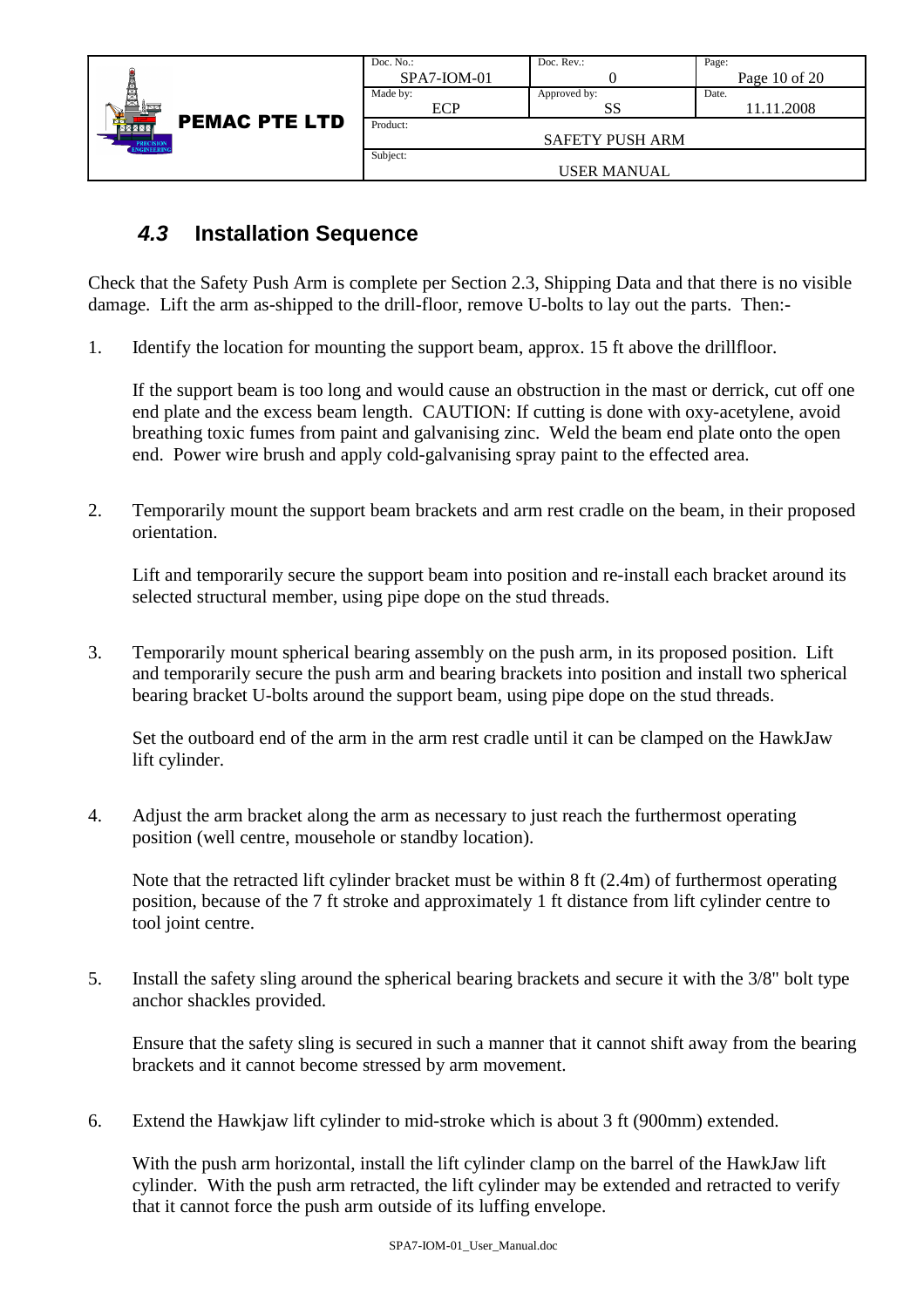|                                        | Doc. $No.$ :  | Doc. Rev.:             | Page:           |
|----------------------------------------|---------------|------------------------|-----------------|
|                                        | $SPA7-ION-01$ |                        | Page 11 of $20$ |
| 関東                                     | Made by:      | Approved by:           | Date.           |
|                                        | ECP           | SS                     | 11.11.2008      |
| <b>PEMAC PTE LTD</b><br>MXXXX          | Product:      |                        |                 |
| <b>PRECISION</b><br><b>ENGINEERING</b> |               | <b>SAFETY PUSH ARM</b> |                 |
|                                        | Subject:      |                        |                 |
|                                        |               | USER MANUAL            |                 |

7. For the SPA-7-J, install the control valve housing on top of the HawkJaw 65K right control handle assembly, in place of the existing panel top cover plate. Connect the two supply hoses from control valve to the HawkJaw hydraulic pressure and return lines at the main manifold (see figure 1) via the tee fittings provided. Connect the two hydraulic control hose assemblies from the push arm to the manually-operated directional valve via the quick disconnect couplings. With hydraulic power to the unit, operate the directional valve to stroke the arm back and forth to purge air from the circuit. Adjust hose orientations as necessary to ensure hoses can move freely without chaffing.

For the SPA-7-S, connect the two hydraulic control hose assemblies from the push arm to the HawkJaw Senior's pull-back winch lines (see figure 2) via the quick disconnect couplings and adaptor fittings. The HawkJaw Senior's hydraulic pull-back winch becomes redundant, so it may be dismounted from the unit, preserved and stored. With hydraulic power to the unit, operate the 'Winch on' and 'Winch off' buttons on the right control handle assembly to stroke the arm back and forth to purge air from the circuit. Adjust hose orientations as necessary to ensure hoses can move freely without chaffing.



Figure 1 – 65K Pressure & Return Lines Figure 2 – 100K Pull-back Winch Lines



8. Function the push arm to ensure that there is sufficient operating clearance between it and all of the surrounding equipment & structures throughout its operating envelope. If any interference is found which could accidentally arise during operation of the Arm or HawkJaw, make adjustments to the installation layout and/or note the interference and initiate appropriate safety procedures according to your Company's safety program.

When all adjustment of the push arm, bearing brackets, support beam brackets and arm rest cradle have been completed, check that all clamp nuts are installed with spring washers and are tight (one full turn beyond snug).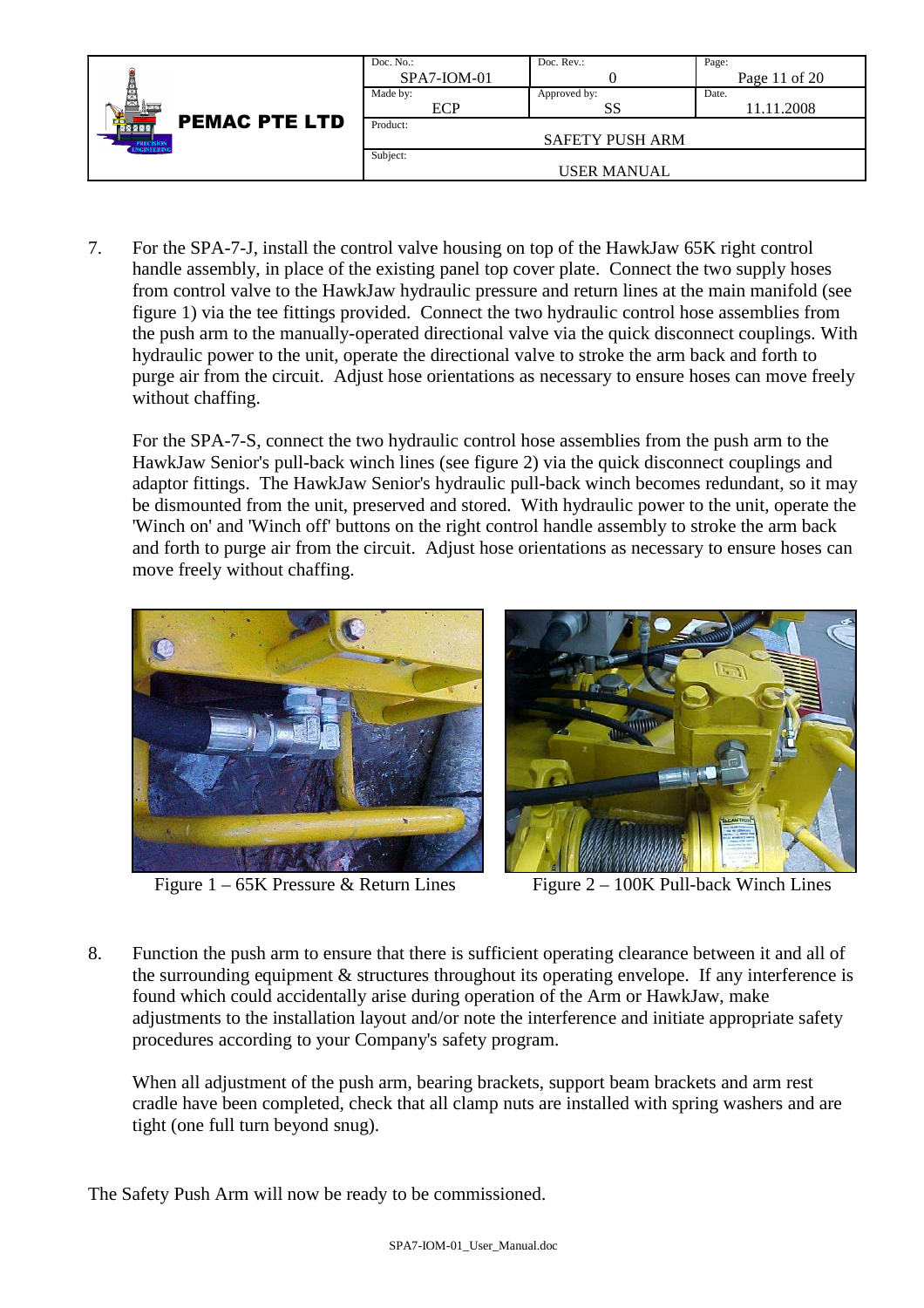|                                                                                    | Doc. $No.$ :  | Doc. Rev.:             | Page:         |
|------------------------------------------------------------------------------------|---------------|------------------------|---------------|
| Ç<br><b>PEMAC PTE LTD</b><br><b>MXXX</b><br><b>PRECISION</b><br><b>ENGINEERING</b> | $SPA7-ION-01$ |                        | Page 12 of 20 |
|                                                                                    | Made by:      | Approved by:           | Date.         |
|                                                                                    | ECP           | SS                     | 11.11.2008    |
|                                                                                    | Product:      |                        |               |
|                                                                                    |               | <b>SAFETY PUSH ARM</b> |               |
|                                                                                    | Subject:      |                        |               |
|                                                                                    |               | <b>USER MANUAL</b>     |               |

## **5 Commissioning**

#### **5.1 General Requirements**

- During commissioning, mechanical and hydraulic adjustments and hook up may be carried out. These activities may involve testing crew working on the machine above ground, consequently the commissioning area should be cordonned off with red and white hazard tape. To avoid any injury, personnel other than the commissioning crew shall attend from a safe distance.
- Before the start of commissioning, a designated test leader shall go through the planned test program, putting stress on safety aspects of the work.
- Before putting the equipment into service, a Function Test should be carried out to ensure that the equipment works correctly and that any interference with other equipment is properly avoided or mitigated.
- A Load Test is not required as the arm is not capable of lifting.
- Flushing of the hydraulic system is only possible in a rudimentary manner, due to the fact that the hydraulic system has only one hydraulic cylinder and control valve. The flushing shall be accomplished by repeatedly stroking the cylinder during installation and during commissioning.
- Before starting any internal inspection, all pressure in the hydraulic system shall be drained or released and the equipment isolation valve shall be closed.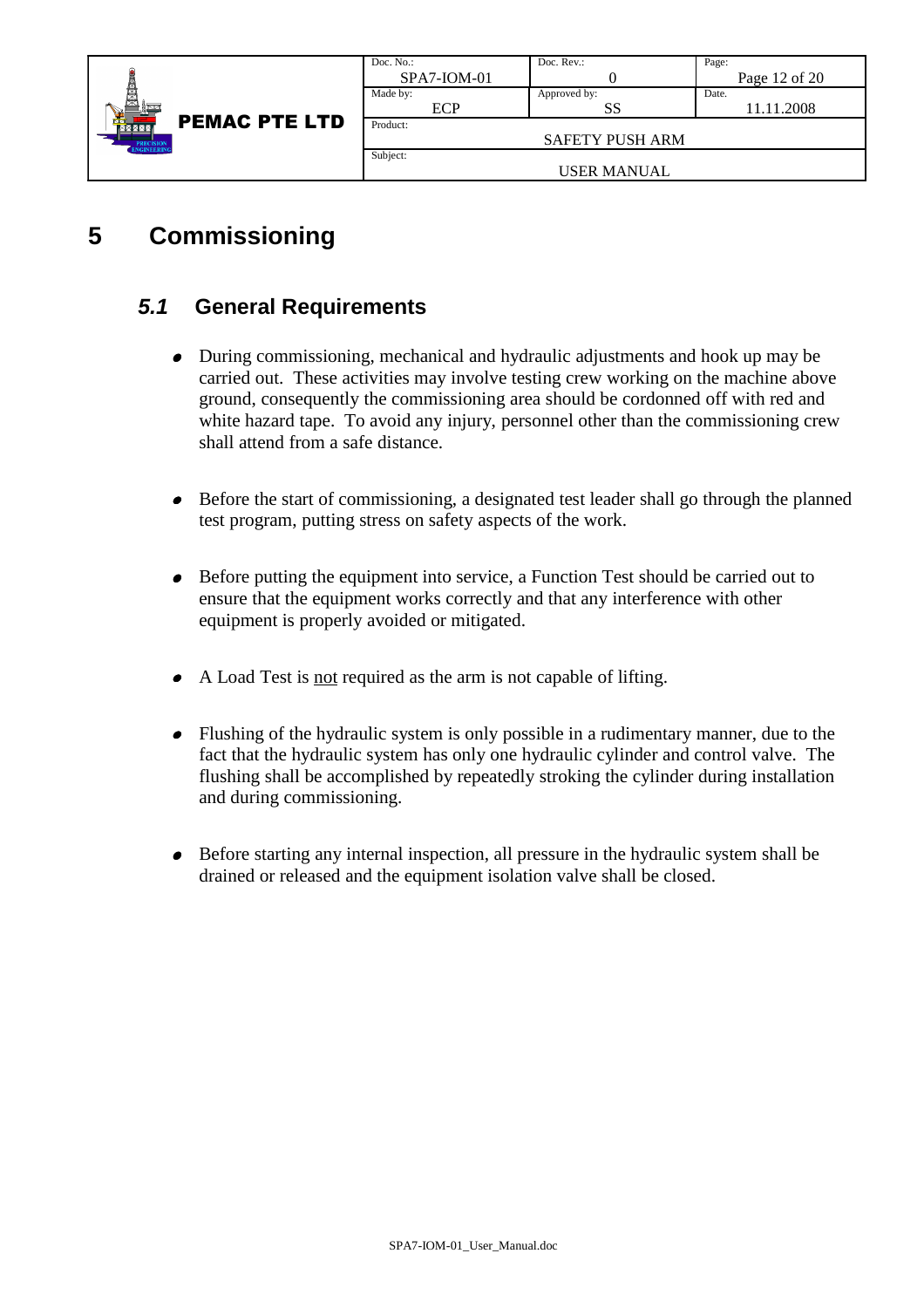

| Doc. No.:     | Doc. Rev.:             | Page:         |  |  |  |
|---------------|------------------------|---------------|--|--|--|
| $SPA7-ION-01$ |                        | Page 13 of 20 |  |  |  |
| Made by:      | Approved by:           | Date.         |  |  |  |
| <b>ECP</b>    | SS                     | 11.11.2008    |  |  |  |
| Product:      |                        |               |  |  |  |
|               | <b>SAFETY PUSH ARM</b> |               |  |  |  |
| Subject:      |                        |               |  |  |  |
| USER MANUAL   |                        |               |  |  |  |

## **5.2 Activity Checklist**

| Act.<br>No.    | <b>Description of activity</b>                                                                                                                                                                                                         | Accepted<br>or Punch<br>Item no. | <b>Vendor</b><br>sign | Client/<br><b>Owner</b><br>sign | <b>Class</b><br>sign |
|----------------|----------------------------------------------------------------------------------------------------------------------------------------------------------------------------------------------------------------------------------------|----------------------------------|-----------------------|---------------------------------|----------------------|
| 1              | Verify that all the Installation work has been completed in<br>accordance with Section 4 and the references drawings.                                                                                                                  |                                  |                       |                                 |                      |
| $\overline{2}$ | Start the ringline HPU. Check that system pressure is<br>present and does not exceed 210 bar (3000 psi) to the<br>HawkJaw.                                                                                                             |                                  |                       |                                 |                      |
| 3              | Pull the HawkJaw emergency stop button and verify that<br>there is no sign of leakage on from any of the Push Arm<br>hydraulic equipment.                                                                                              |                                  |                       |                                 |                      |
| 4              | Operate the HawkJaw 'Raise' button to lift the tool clear of<br>the drill-floor. Then pull the Arm control valve lever (65K)<br>or press the 'Winch on' button (100k) to extend the Arm.<br>Check that Arm movement control is smooth. |                                  |                       |                                 |                      |
| 5              | Swing the HawkJaw to well centre, mousehole/s and<br>standby position to verify the tool is able to reach all desired<br>positions.                                                                                                    |                                  |                       |                                 |                      |
| 6              | Check that the Arm installation will not cause the lift<br>cylinder static line to cut or chaff the rotary hose, service<br>loops or other lines in the derrick or mast.                                                               |                                  |                       |                                 |                      |
| 7              | Push the Arm control valve lever $(65K)$ or press the<br>'Winch off' button (100k) to retract the Arm.<br>Check movement control is smooth and proportional.                                                                           |                                  |                       |                                 |                      |
| 8              | Operate the HawkJaw 'Raise' button to lift the tool to its<br>highest position. Then swing the HawkJaw through its<br>entire arc of operation. Verify that the Arm has safe<br>clearance all around, including the tail-swing.         |                                  |                       |                                 |                      |
| 9              | Extend and retract the Push Arm at least five times. Verify<br>that the load moves smoothly and that there is no sign of<br>leakage on from any part of hydraulic equipment.                                                           |                                  |                       |                                 |                      |
| 10             | Move the HawJaw to its standby position and stop the HPU.<br>Using the correct size wrenches/spanners, check that all<br>mounting fasteners are tight and the safety sling is secure.                                                  |                                  |                       |                                 |                      |

After all commissioning activities are completed, the Commissioning Leader and at least one representative from each witnessing party shall sign the Commissioning Signature Card on the next page.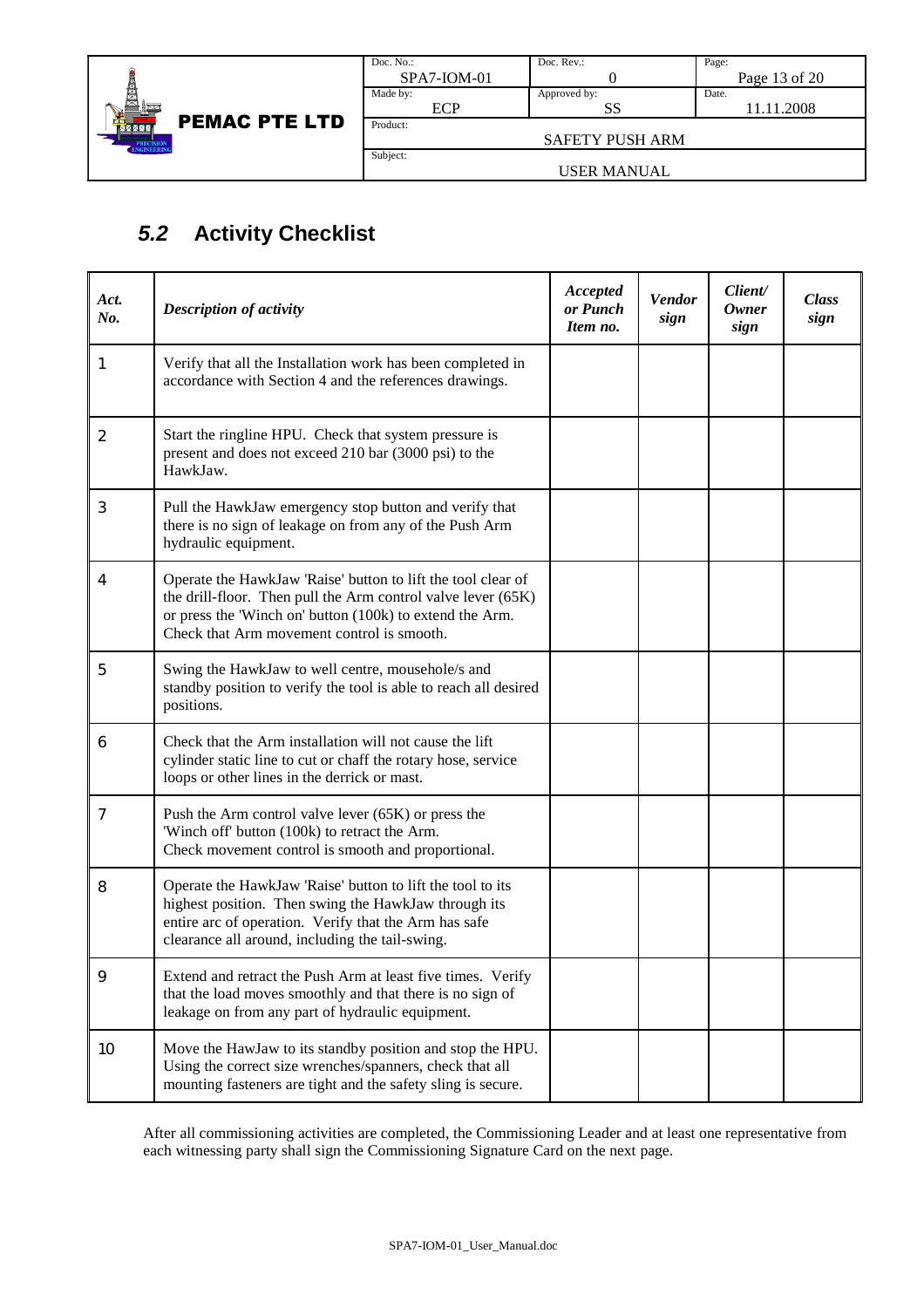|                                        | Doc. $No.$ : | Doc. Rev.:             | Page: |
|----------------------------------------|--------------|------------------------|-------|
|                                        | SPA7-IOM-01  |                        |       |
| ê                                      | Made by:     | Approved by:           | Date. |
|                                        | <b>ECP</b>   | SS                     |       |
| <b>PEMAC PTE LTD</b><br>MMM            | Product:     |                        |       |
| <b>PRECISION</b><br><b>ENGINEERING</b> |              | <b>SAFETY PUSH ARM</b> |       |
|                                        | Subject:     |                        |       |
|                                        |              | <b>USER MANUAL</b>     |       |

## **5.3 Signature Card**

## Commissioning

Page 14 of 20

11.11.2008

# Safety Push Arm

Serial Number :

Rig Location / Date :

| The Commissioning has been completed with punch items (if any) as noted on the Activity Checklist. |                 |                       |                 |                  |
|----------------------------------------------------------------------------------------------------|-----------------|-----------------------|-----------------|------------------|
| Company                                                                                            | <b>Position</b> | Name in block letters | <b>Initials</b> | <b>Signature</b> |
|                                                                                                    |                 |                       |                 |                  |
|                                                                                                    |                 |                       |                 |                  |
|                                                                                                    |                 |                       |                 |                  |
|                                                                                                    |                 |                       |                 |                  |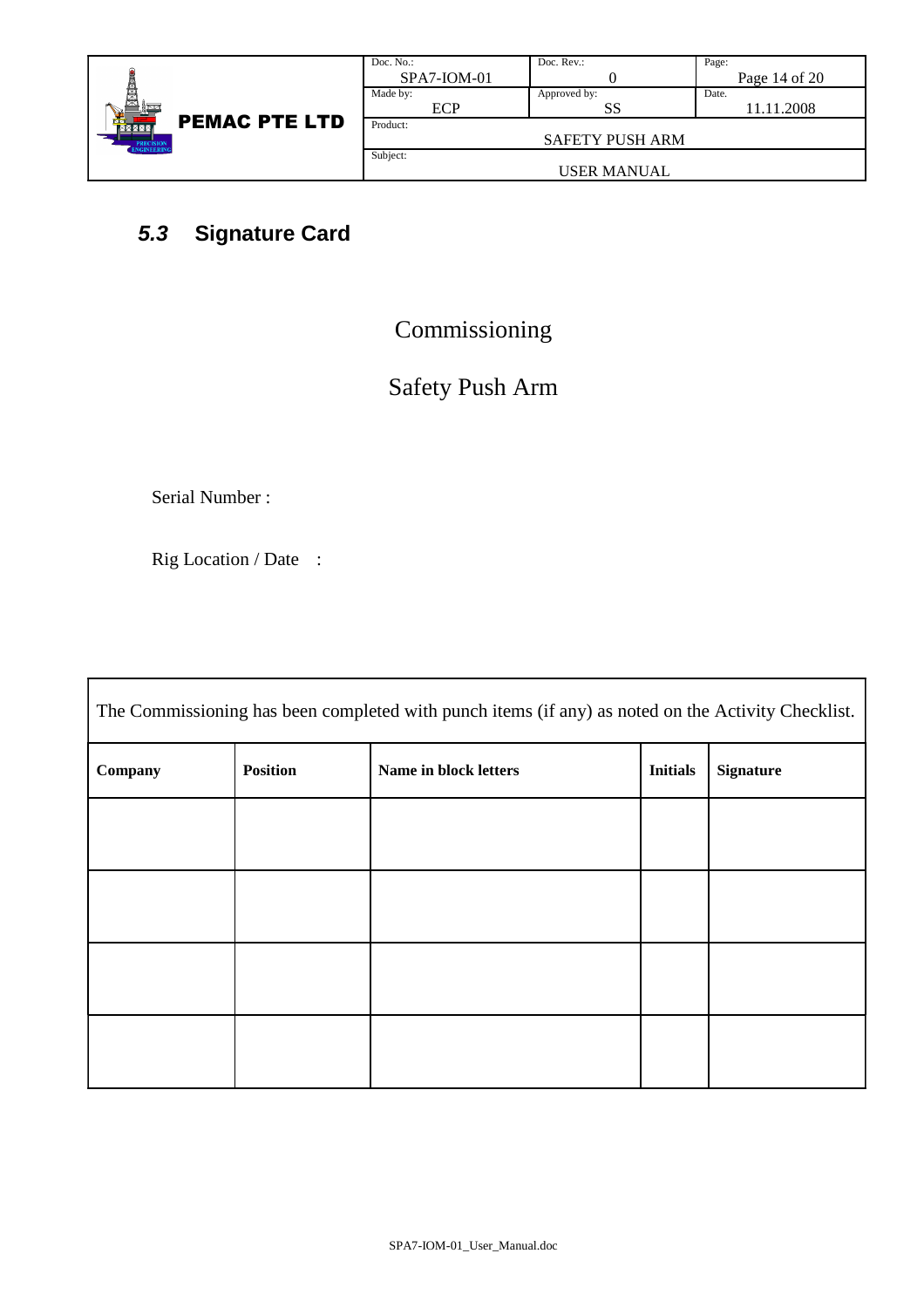|                                                                            | Doc. $No.$ :  | Doc. Rev.:             | Page:         |
|----------------------------------------------------------------------------|---------------|------------------------|---------------|
| 関<br><b>PEMAC PTE LTD</b><br>壺<br><b>NZXXX</b><br>PRECISION<br>ENGINEERING | $SPA7-ION-01$ |                        | Page 15 of 20 |
|                                                                            | Made by:      | Approved by:           | Date.         |
|                                                                            | ECP           | SS                     | 11.11.2008    |
|                                                                            | Product:      |                        |               |
|                                                                            |               | <b>SAFETY PUSH ARM</b> |               |
|                                                                            | Subject:      |                        |               |
|                                                                            |               | <b>USER MANUAL</b>     |               |

## **6 OPERATION**

#### **6.1 Read First**

**Read Section 1 and this Section 6 before operating this equipment.**

#### **6.2 Instructions for SPA-7-J**

with directional valve mounted on HawkJaw 65K

- 1. Check there is no visible damage to the Push Arm. Notify supervisor if anything looks wrong.
- 2. Attach the required HawkJaw or casing tong to the lift cylinder with a certified shackle.
- 3. Start hydraulic ringline pump/s.
- 4. Operate the HawkJaw 'Raise' button to lift the tool clear of the drill-floor.
- 5. Pull the control lever mounted above the right control handle assembly to extend the Push Arm.
- 6. While the Arm is extending, manually guide the HawkJaw towards and onto the pipe.
- 7. Operate the HawkJaw 'Raise' button or 'Lower' button to position the jaws on the tool-joint.
- 8. After the connection is made-up (or broken-out), check that the tong is properly un-clamped.
- 9. Pull the Arm control lever to retract the Push Arm and move the tong to a safe standby distance.
- 10. When the operation is over, lower the tong to the drill-floor and stop the HPU.

### **6.3 Instructions for SPA-7-S**

using winch control buttons on HawkJaw 100K

- 1. Check there is no visible damage to the Push Arm. Notify supervisor if anything looks wrong.
- 2. Attach the required HawkJaw or casing tong to the lift cylinder with a certified shackle.
- 3. Start hydraulic ringline pump/sand pull out the HawkJaw emergency stop button.
- 4. Operate the HawkJaw 'Raise' button to lift the tool clear of the drill-floor.
- 5. Press the 'Winch on' button on the right control handle assembly to extend the Push Arm.
- 6. While the Arm is extending, manually guide the HawkJaw towards and onto the pipe.
- 7. Operate the HawkJaw 'Raise' button or 'Lower' button to position the jaws on the tool-joint.
- 8. After the connection is made-up (or broken-out), check that the tong is properly un-clamped.
- 9. Press the 'Winch off' button to retract the Push Arm & move the tong to a safe standby distance.
- 10. When the operation is over, lower tong to drill-floor, press emergency stop button & stop HPU.

### **6.4 Caution**

**Do not attempt to move the Push Arm while the tong is clamped on the pipe. This could cause unexpected movement and/or damage to pipe, tong or Push Arm.**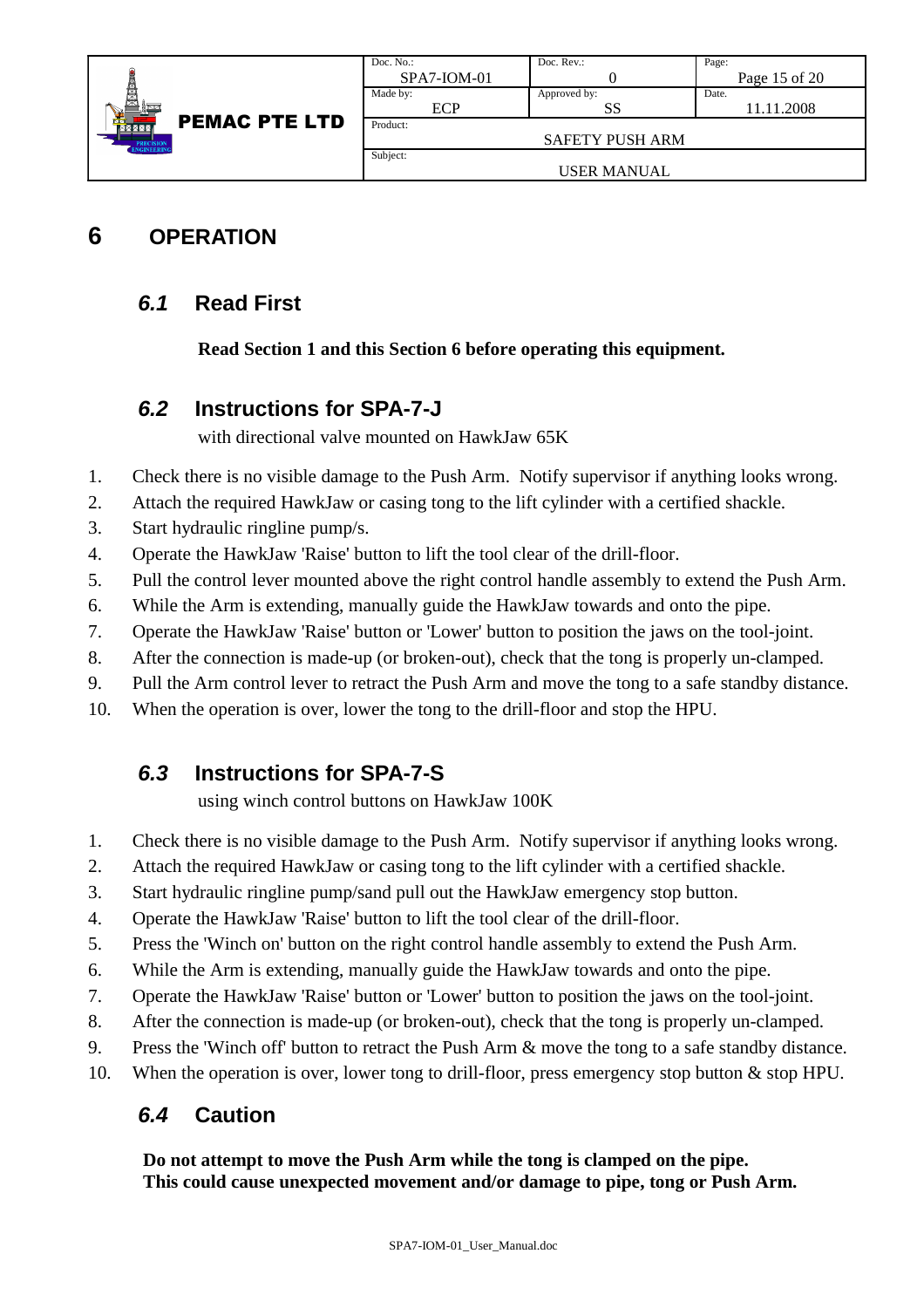| Doc. $No.$ :  | Doc. Rev.:             | Page:           |
|---------------|------------------------|-----------------|
| $SPA7-ION-01$ |                        | Page 16 of $20$ |
| Made by:      | Approved by:           | Date.           |
| ECP           | SS                     | 11.11.2008      |
| Product:      |                        |                 |
|               | <b>SAFETY PUSH ARM</b> |                 |
| Subject:      |                        |                 |
|               | USER MANUAL            |                 |
|               |                        |                 |

## **7 MAINTENANCE**

## **7.1 General Information**

The Safety Push Arm is designed for minimal maintenance, through the use of an enclosed cylinder, stainless steel shafts, bronze bearings, galvanized steelwork and so forth. Routine maintenance comprises weekly lubrication and inspection, with any rectification found necessary and a more thorough annual inspection.

Before performing maintenance, check for any damage or hydraulic leakage. If possible, also perform a function test on the Push Arm to check that it is operating correctly.

### **7.2 Weekly Lubrication**

The recommended lubricant for use with the Safety Push Arm is:

#### **Chevron Dura-Lith EP NLGI #1 grease**

or equivalent corrosion-inhibiting lithium-base grease.

- Grease the linear bearings in the telescoping tube assembly 5 shots at 1 grease nipple.
- Grease the spherical bearings in the mounting pivot  $-2$  shots at each of 2 grease nipples.
- Grease journal bearings in the lift cylinder clamp pivot 2 shots at 1 upper grease nipple.

### **7.3 Weekly Inspection**

Perform a visual inspection to check the following items each week:

- Hoses are undamaged and have sufficient clearance to avoid chaffing. Replace damaged hoses.
- All hose fittings are tight and dry. Retighten if necessary.
- Mounting brackets and safety sling are secure with all nuts tight. Retighten if necessary.
- All five grease nipples are present and in good condition. Replace if necessary.
- Lift cylinder clamp assembly is free to rotate and undamaged. Replace any damaged parts.
- The Arm does not sag unduly when the push cylinder is fully extended. If the centre deflection is more than 1 cm, refer to procedure in 7.4 'Annual Maintenance'.
- The spherical bearing can rotate freely when the lift cylinder is slack. If the bearing is stiff or sloppy, refer to procedure in 7.4 'Annual Maintenance'.
- No damage to the control valve. If any parts are found damaged, replace and function test.
- Record any rectification work which was found necessary.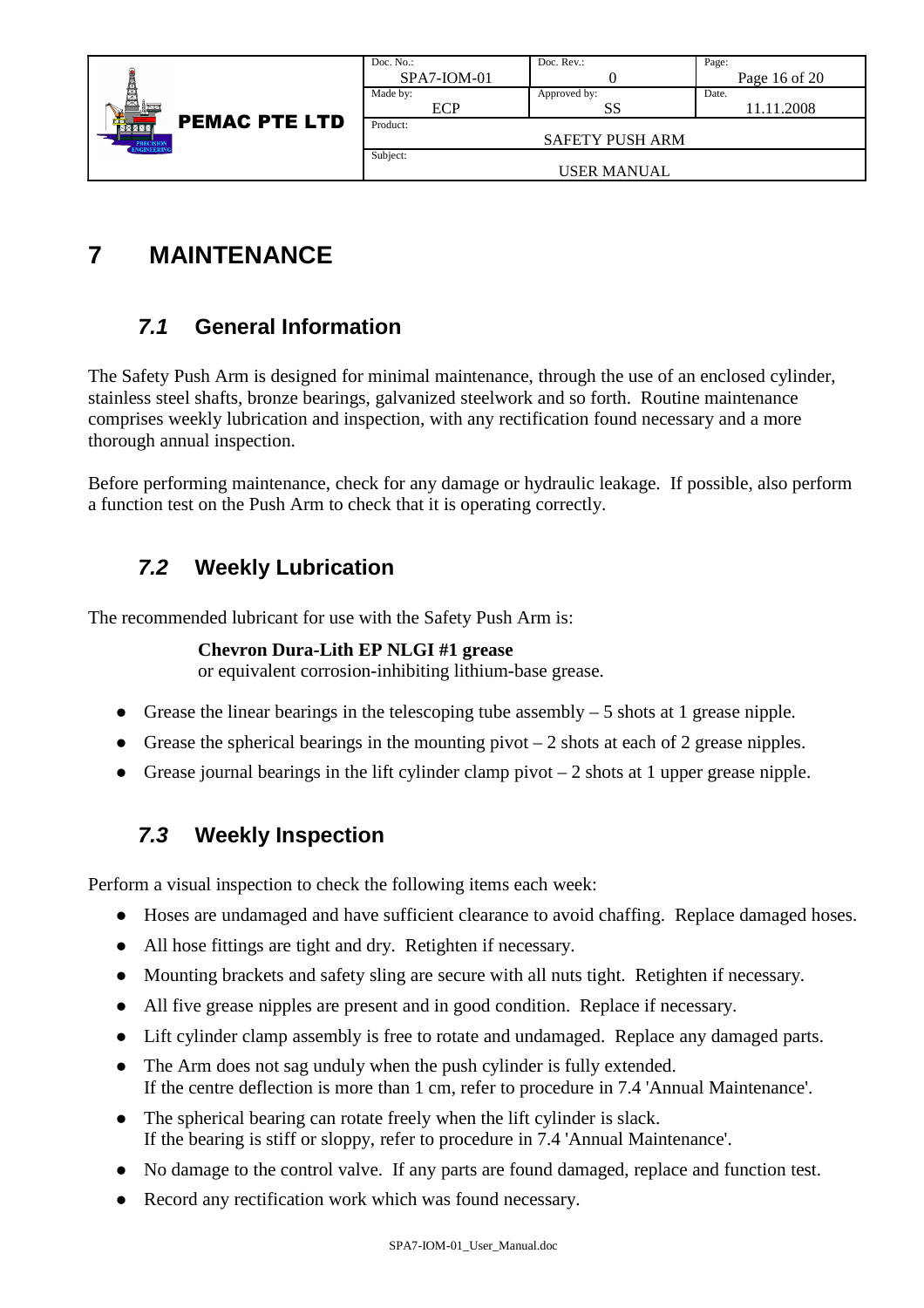|                                                                     | Doc. $No.$ :  | Doc. Rev.:             | Page:         |
|---------------------------------------------------------------------|---------------|------------------------|---------------|
| <b>PEMAC PTE LTD</b><br>80 X X X<br><b>PRECISION</b><br>ENGINEERING | $SPA7-ION-01$ |                        | Page 17 of 20 |
|                                                                     | Made by:      | Approved by:           | Date.         |
|                                                                     | ECP           | SS                     | 11.11.2008    |
|                                                                     | Product:      |                        |               |
|                                                                     |               | <b>SAFETY PUSH ARM</b> |               |
|                                                                     | Subject:      |                        |               |
|                                                                     |               | <b>USER MANUAL</b>     |               |

### **7.4 Annual Maintenance**

Perform a weekly inspection as described above. Then perform the following additional checks and service tasks each year:

- $\bullet$  Remove end cover plates from both ends of the telescoping tube assembly. Inspect internals with a flashlight to look for signs of abnormal wear, damage, hydraulic leakage, debris or corrosion. Note findings and take any necessary remedial action.
- Unshackle the HawkJaw from the lift cylinder and remove restraints from control hoses to provide enough slack for free movement of the Arm. Fully extend the Arm with hydraulic power and measure the sag at the outboard end of the external housing tube against a taut line. If the centre deflection is more than 1 centimetre, the telescoping tube assembly will need to be brought down and disassembled for replacement of linear bearings.
- If necessary, the linear bearings can be accessed by sliding the cylinder tube out of the back of the external housing tube. To do this, remove the lift cylinder clamp assembly and two hydraulic bulkhead fittings from the outboard end, then unscrew a  $1\frac{3}{8}$ " UNC stainless nut from cylinder rod pin-eye stud and withdraw the stud. The cylinder tube can now be pushed back to expose the bearings and capscrews. Thoroughly clean and repair the bearing surfaces and replace bearings as necessary. Reassemble the telescoping tube assembly on its side, carefully following the assembly drawing.
- If hydraulic leakage is evident, the cylinder assembly can be accessed by first removing the two hydraulic bulkhead fittings from the outboard end, then remove the blind end circlip and pin, then unscrew a 1⅜″ UNC stainless nut from the rod pin-eye stud and withdraw the stud. The cylinder assembly can now be pulled out at the front. Replace or service parts as necessary and re-assemble according to the assembly drawing, ensuring that all tubing fittings remain tight.
- Using a dial test indicator, measure and note the play in the spherical bearing when lifting the Arm with soft sling and utility winch. If the bearing has more than 0.005″ of play, slacken two ¼" set screws, adjust the bearing housing retainer element clockwise to take up the play, retighten the set screws and recheck. If the spherical bearing is found to be stiff, open up the bearing housing, inspect & replace damaged parts.
- $\bullet$ If necessary, dismount the spherical bearing housing bracket to expose the  $1\frac{1}{8}$ " UNC hex. socket capscrew. Remove this capscrew and back out the two  $\frac{1}{4}$ " set screws approximately  $\frac{1}{4}$ " to allow the bearing housing retainer element to be disassembled. When the spherical bearing is open, inspect each bronze bearing race, the 4" stainless ball and the grease. Note the condition of each of these. If the bearings are severely worn or ball damaged, replace as necessary. Clean and repack with Dura-Lith EP NLGI #1 grease, then reassemble with copper or zinc thread compound on the retainer element threads. Adjust the bearing hand-tight, then tighten the two ¼" set screws to lock the element in position. Remount the ball with Nordlock washer sets against both internal shoulders and with Loctite 243 on the capscrew threads.
- Pull the 'rapid decouple' pin from the lift cylinder clamp assembly. Inspect, note and replace any damaged parts. Re-assemble with fresh grease.
- Function test the Safety Push Arm according to the commissioning activity checklist in section 5.2 before returning it to floor-crew service.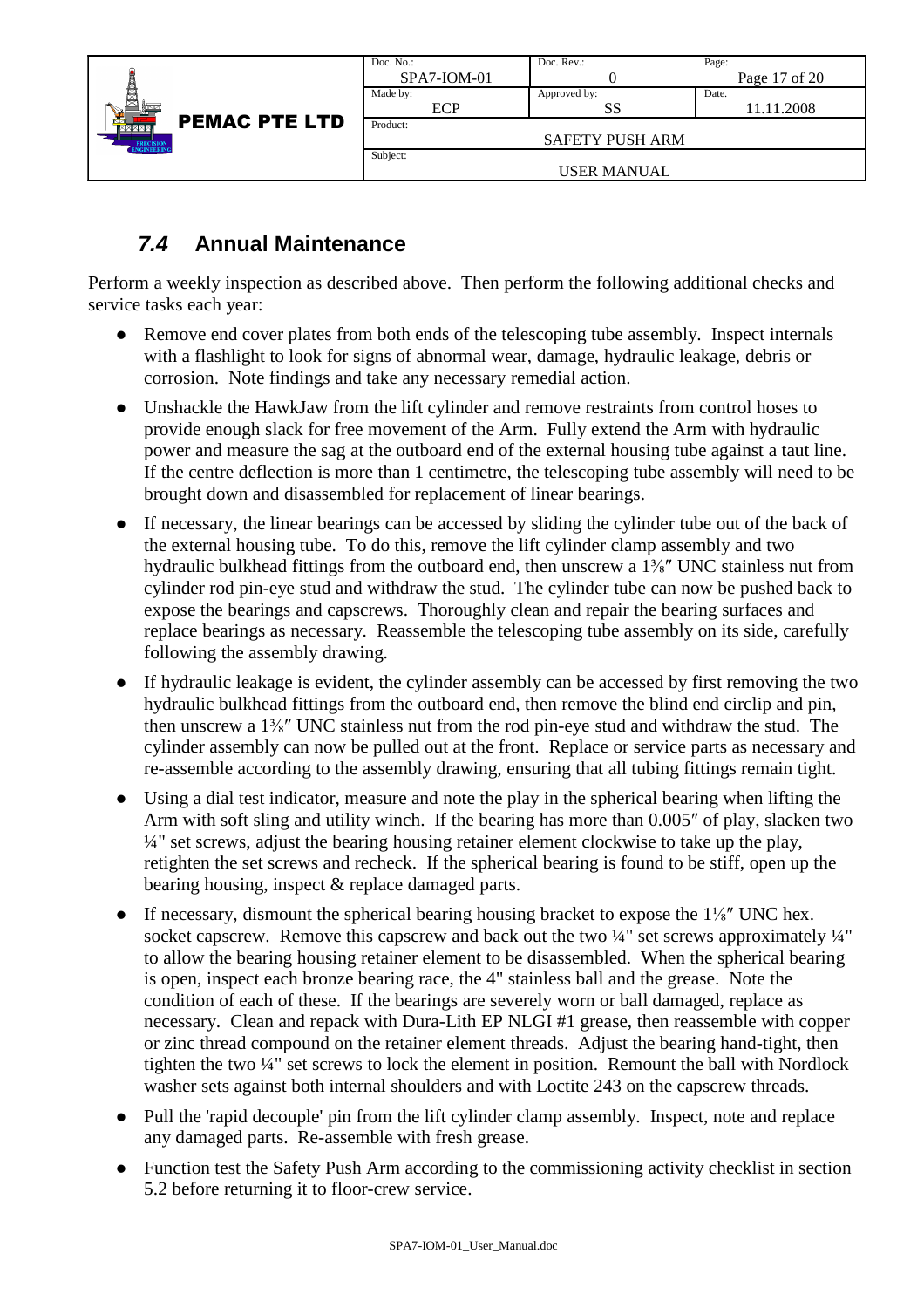|                                                                         | Doc. No.:     | Doc. $Rev.$ :          | Page:           |
|-------------------------------------------------------------------------|---------------|------------------------|-----------------|
|                                                                         | $SPA7-ION-01$ |                        | Page 18 of $20$ |
| 闑                                                                       | Made by:      | Approved by:           | Date.           |
| <b>PEMAC PTE LTD</b><br>ਜ਼ਰ<br>MXXXX<br><b>PRECISION</b><br>ENGINEERING | ECP           | SS                     | 11.11.2008      |
|                                                                         | Product:      |                        |                 |
|                                                                         |               | <b>SAFETY PUSH ARM</b> |                 |
|                                                                         | Subject:      |                        |                 |
|                                                                         |               | USER MANUAL            |                 |

## **8 SPARE PARTS**

### **8.1 Parts Identification**

The Safety Push Arm is supplied in four standard model combinations. There are two types of Mounting Kit; SPA-7D- for derricks and SPA-7M- for masts. The only difference in these varieties is the length of the main Support Beam. This beam may have been cut shorter during installation and in any case is not considered to be a spare part.

More significantly, there are two types of Hydraulic Assembly; SPA-7-J includes an independent control valve for use with the HawkJaw 65K or other tong and SPA-7-S includes a relief valve for use with the HawkJaw 100K button controls. The original model number can be found on the equipment nameplate rivetted to the Telescoping Tube.

During the service life of a Safety Push Arm, a change in application or rig is sometimes required. Because of this, instructions and drawings for all models are included. Inapplicable data should be retained for future reference.

All component parts are shown on Assembly Drawings in Section 9. of this manual. Where possible, standard industrial components have been selected and identified by their generic descriptions and specifications. They can be supplied as spare parts by Pemac Pte Ltd. If purchased from another vendor, special care must be taken to ensure that they precisely meet the manufacturer's specifications. Incorrectly substituted parts may void the product warranty.

When enquiring or ordering spare parts, kindly indicate the **Rig** and/or **Pemac Job No.** and include the following information:

- **Quantity required**
- **Part number**
- **Description**
- **Drawing and Item numbers**

#### **8.2 Recommended Spares**

Recommended spare parts for three years of foreign operation are shown on attached drawing number 06-0250-09, Three-Years Foreign Spares Kit, in Section 9.

Due to engineering changes and hydraulic component availability, some Push Arms are manufactured with parts which vary from parts shown in the standard drawings. Details of such variations can be noted by the Rig Mechanic on the 'User Notes' page which follows.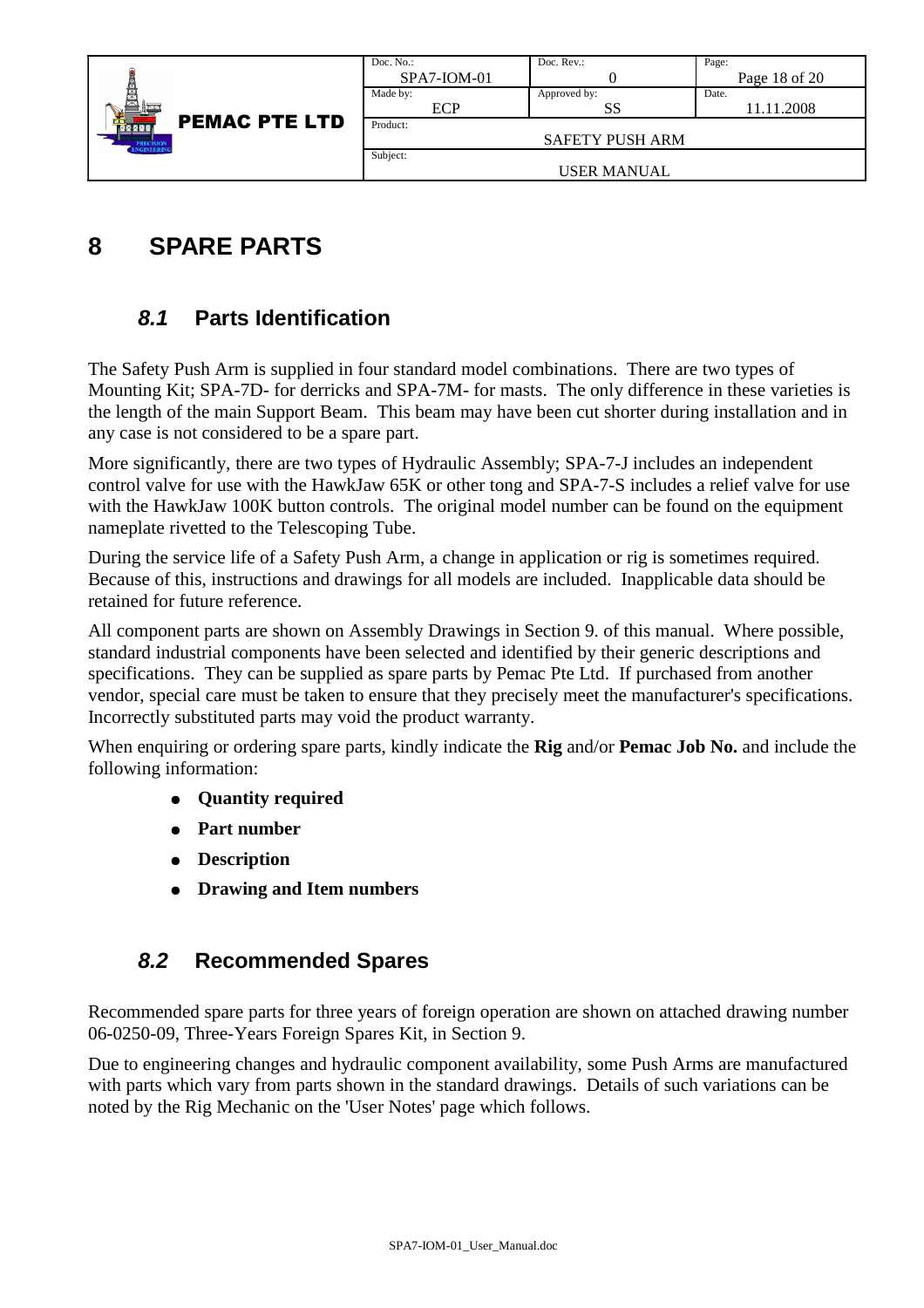|                               | Doc. No.:     | Doc. $Rev.$ :          | Page:             |
|-------------------------------|---------------|------------------------|-------------------|
|                               | $SPA7-ION-01$ |                        | Page $19$ of $20$ |
|                               | Made by:      | Approved by:           | Date.             |
|                               | ECP           | SS                     | 11.11.2008        |
| <b>PEMAC PTE LTD</b><br>MXXXX | Product:      |                        |                   |
| PRECISION<br>ENGINEERING      |               | <b>SAFETY PUSH ARM</b> |                   |
|                               | Subject:      |                        |                   |
|                               |               | <b>USER MANUAL</b>     |                   |

#### **8.3 User Notes**